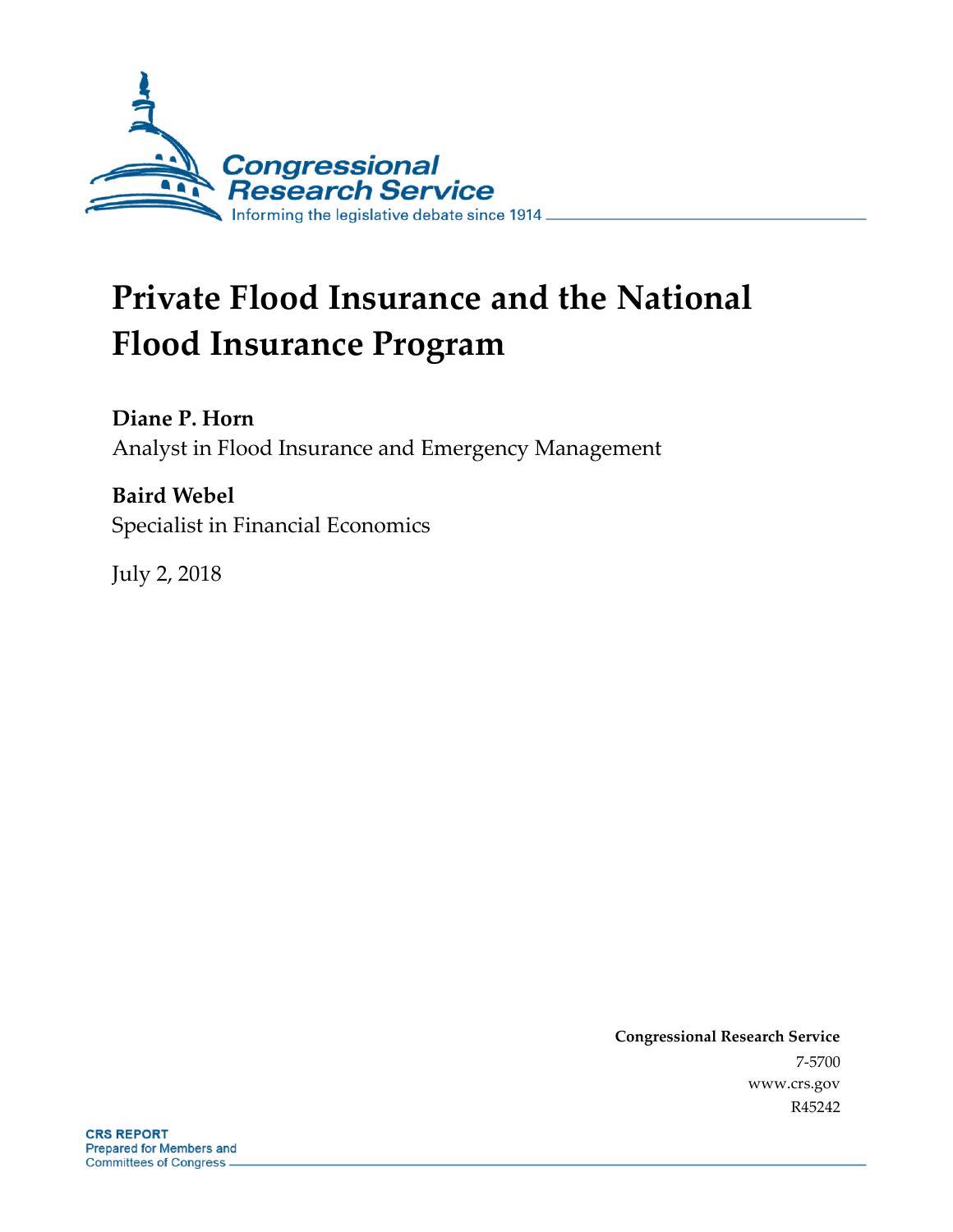### **Summary**

The National Flood Insurance Program (NFIP) is the main source of primary flood insurance coverage in the United States, collecting \$3.5 billion in premiums for over five million flood insurance policies. This is in contrast to the majority of other property and casualty risks, such as damage from fire or accidents, which are covered by a broad array of private insurance companies. One of the primary reasons behind the creation of the NFIP in 1968 was the withdrawal by private insurers from providing flood insurance coverage, leaving flood victims largely reliant on federal disaster assistance to recover after a flood. While private insurers have taken on relatively little flood risk, they have been involved in the administration of the NFIP through sales and servicing of policies and claims.

In recent years, private insurers have expressed increased interest in providing flood coverage. Advances in the analytics and data used to quantify flood risk along with increases in capital market capacities may allow private insurers to take on flood risks that they shunned in the past. Private flood insurance may offer some advantages over the NFIP, including more flexible flood polices, integrated coverage with homeowners insurance, or lower-cost coverage for some consumers. Private marketing might also increase the overall amount of flood coverage purchased, reducing the amount of extraordinary disaster assistance necessary to be provided by the federal government. Increased private coverage could reduce the overall financial risk to the NFIP, reducing the amount of NFIP borrowing necessary after major disasters.

Increasing private insurance, however, may have some downsides compared to the NFIP. Private coverage would not be guaranteed to be available to all floodplain residents, unlike the NFIP, and consumer protections could vary in different states. The role of the NFIP has historically been broader than just providing insurance. As currently authorized, the NFIP also encompasses social goals to provide flood insurance in flood-prone areas to property owners who otherwise would not be able to obtain it, and to reduce government's cost after floods. Through flood mapping and mitigation efforts, the NFIP has tried to reduce the future impact of floods, and it is unclear how effectively the NFIP could play this broader role if private insurance became a large part of the flood marketplace. Increased private insurance could also have an impact on the subsidies that are provided for some consumers through the NFIP.

The 2012 reauthorization of the NFIP (Title II of P.L. 112-141) included provisions encouraging private flood insurance; however, various barriers have remained. Legislation passed the House in the  $114<sup>th</sup>$  Congress (H.R. 2901) which was intended to loosen requirements on private flood insurance, but it was not taken up by the Senate before the end of the  $114<sup>th</sup>$  Congress.

The NFIP is currently operating under a short-term reauthorization until July 31, 2018. A bill for longer-term reauthorization (H.R. 2874) passed the House in November 2017. Three bills (S. 1313, S. 1368, and S. 1571) have been introduced in the Senate, but none have been acted on by the full Senate. H.R. 2874 includes several provisions intended to promote private flood insurance. S. 1313 mirrors some of these provisions, while the other Senate bills have fewer provisions promoting private flood insurance.

This report describes the current role of private insurers in U.S. flood insurance, and discusses barriers to expanding private sector involvement. The report considers potential effects of increased private sector involvement in the U.S. flood market, both for the NFIP and for consumers. Finally, the report outlines the provisions relevant to private flood insurance in the House and Senate NFIP reauthorization bills.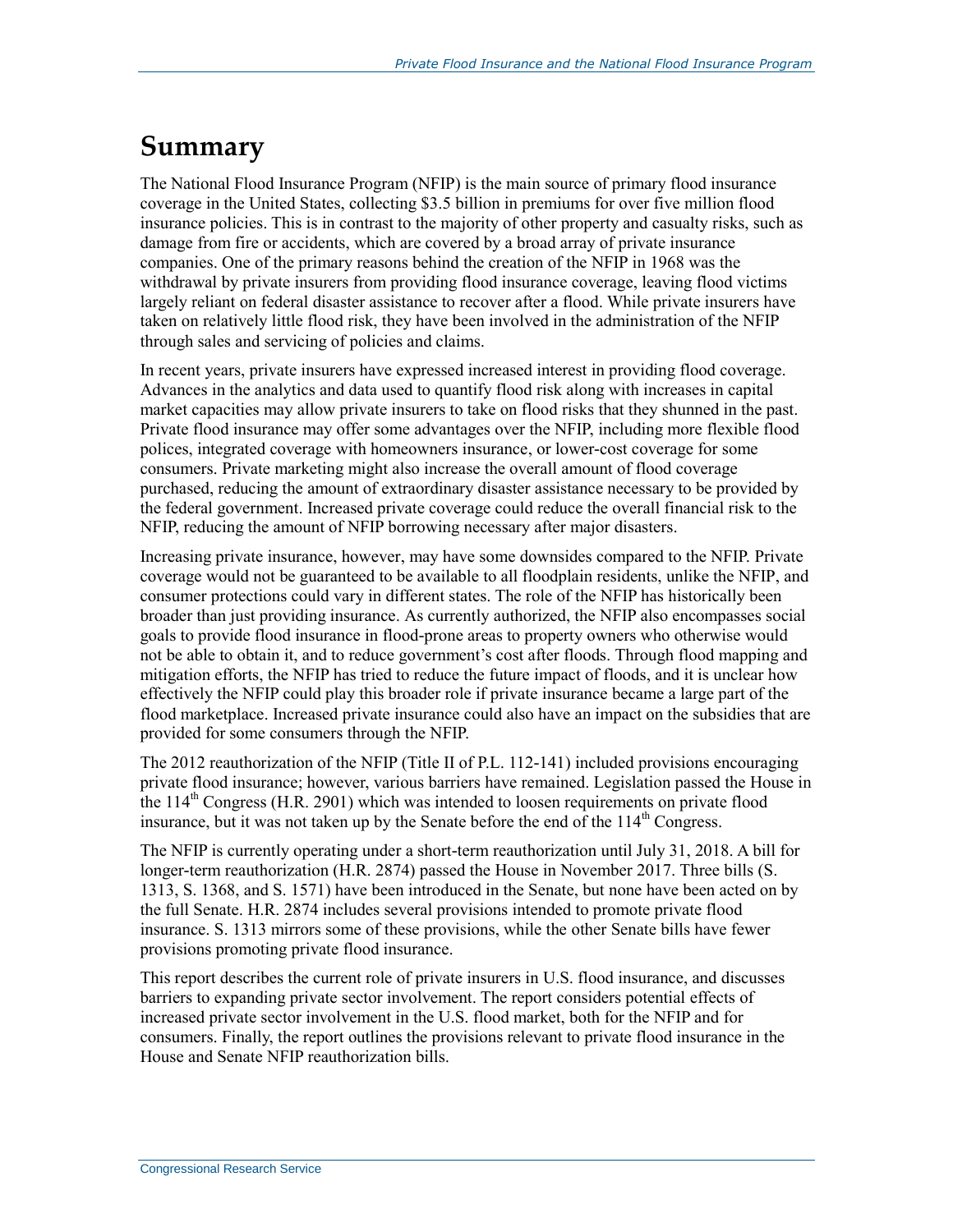### **Contents**

| Potential Effects of Increased Private Sector Involvement in the Flood Market |  |
|-------------------------------------------------------------------------------|--|
|                                                                               |  |
|                                                                               |  |
|                                                                               |  |
|                                                                               |  |
|                                                                               |  |
|                                                                               |  |

### **Tables**

| Table A-1. Provisions Related to Private Flood Insurance in Legislation in the 115 <sup>th</sup> |  |
|--------------------------------------------------------------------------------------------------|--|
|                                                                                                  |  |

### Appendixes

| Appendix. Provisions Related to Private Flood Insurance in Legislation in the 115 <sup>th</sup> |  |
|-------------------------------------------------------------------------------------------------|--|
|                                                                                                 |  |

#### **Contacts**

|--|--|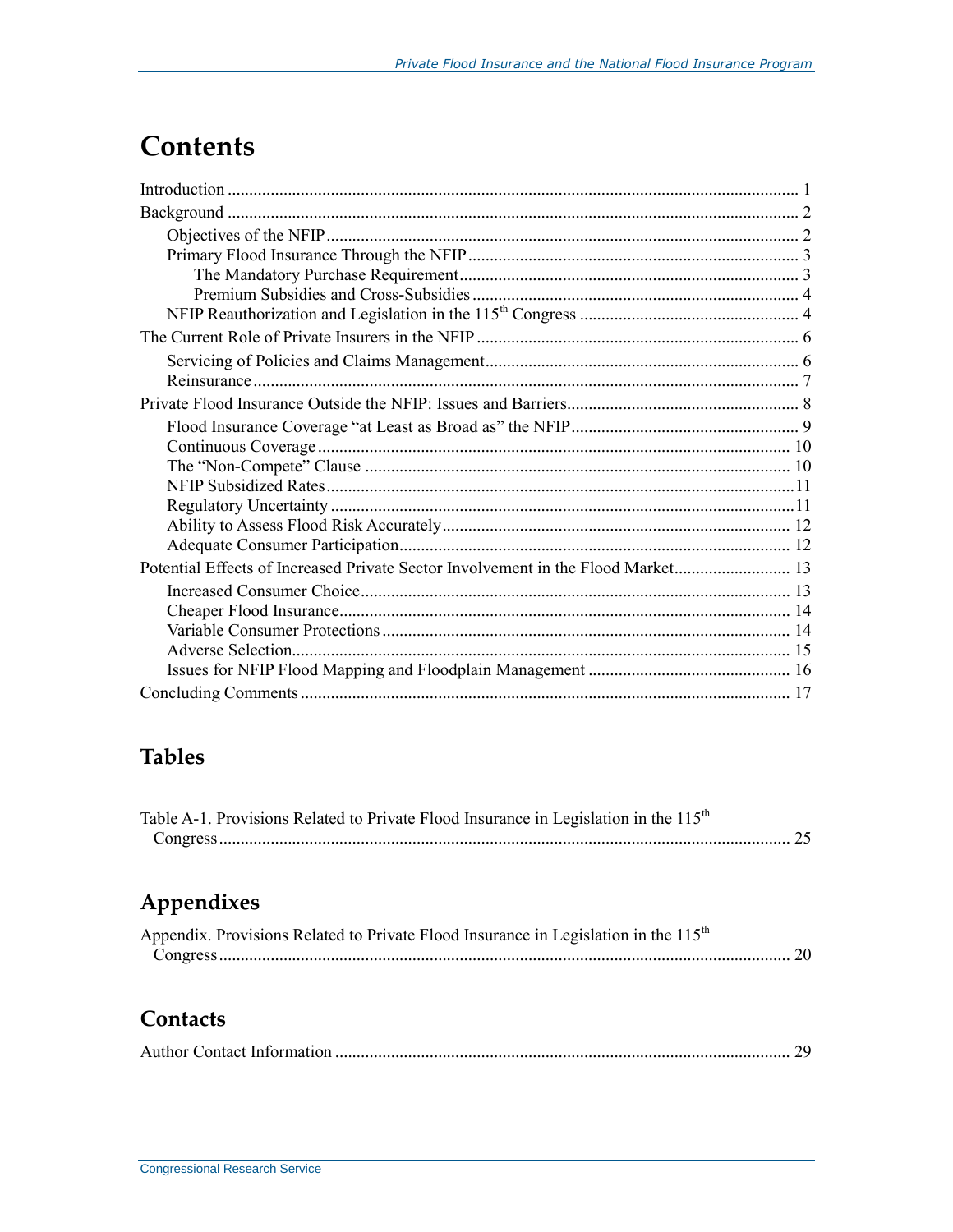## **Introduction**

Congress is currently considering reauthorization of the National Flood Insurance Program (NFIP) as the 2018 hurricane season begins, while still dealing with the financial impact of the 2017 hurricane season. Total losses (insured and uninsured) for the 2017 hurricane season are estimated at a record \$270.9 billion, with losses for Hurricane Harvey estimated at \$126.3 billion, Hurricane Maria at \$90.9 billion, and Hurricane Irma at \$50.5 billion.<sup>1</sup> FEMA projects total NFIP claims for the three hurricanes at more than \$9.7 billion.<sup>2</sup> The NFIP is designed to borrow money from the Treasury to cover claims for extreme events;<sup>3</sup> however, the 2017 losses would have pushed the program over its authorized borrowing limit. Rather than increase the borrowing limit, Congress canceled \$16 billion of NFIP debt to allow the program to pay claims.<sup>4</sup>

Expanding the availability of private flood insurance has been seen by many as an answer to the variability of the financial position of the NFIP.<sup>5</sup> An increased role of private insurers could transfer more flood risk from policyholders to the private insurance sector, as opposed to transferring the risk to the federal government through the NFIP. In addition to the possible advantage to the NFIP, the increased availability of flood insurance as private companies enter the market may benefit households and businesses, as insured flood victims are likely to recover more quickly and more fully after a flood.

Private insurer interest in directly providing and underwriting flood risk has increased in recent years. Advances in the analytics and data used to quantify flood risk along with increases in capital market capacities may allow private insurers to take on flood risks that they shunned in the past. However, increasing the private sector role in providing flood insurance coverage directly to consumers may have implications for the operations and fiscal solvency of the NFIP as currently structured. Increased access to private flood insurance could provide individual policyholders with a wider choice of coverage and possibly cheaper premiums, but may also lead to variable consumer protections.

The extent to which private insurance companies participate in the U.S. flood insurance market represents an area of congressional concern. The NFIP is currently operating under a short-term reauthorization until July 31, 2018. A bill for longer-term reauthorization (H.R. 2874) passed the House in November 2017. Three bills [\(S. 1313,](http://www.congress.gov/cgi-lis/bdquery/z?d115:S.1313:) S. 1368, and [S. 1571\)](http://www.congress.gov/cgi-lis/bdquery/z?d115:S.1571:) have been introduced in the Senate, but none have been acted on by the full Senate. H.R. 2874 includes several provisions intended to promote private flood insurance. [S. 1313](http://www.congress.gov/cgi-lis/bdquery/z?d115:S.1313:) mirrors some of these provisions, while the other Senate bills have fewer provisions promoting private flood insurance. This report describes the current role of private insurers in U.S. flood insurance, and discusses barriers to private sector involvement. The report considers potential effects of increased private sector involvement in the

<sup>&</sup>lt;sup>1</sup> Note that these figures include losses due to wind damage as well as flood damage.

<sup>&</sup>lt;sup>2</sup> Email from FEMA Congressional Affairs staff, March 19, 2018. These are conservative numbers that do not include Loss Adjustment Expense (which would add approximately 5.3%), supplemental claims payments, or Increased Cost of Compliance expenditures.

<sup>&</sup>lt;sup>3</sup> The NFIP was not designed to retain funding to cover claims for truly extreme events; instead, the National Flood Insurance Act of 1968 allows the program to borrow money from the Treasury for such events (42 U.S.C. §4106(a)).

<sup>4</sup> For more information on NFIP borrowing, see CRS Insight IN10784, *National Flood Insurance Program Borrowing Authority*, by Diane P. Horn.

<sup>5</sup> FEMA, *National Flood Insurance Program Report to Congress on Reinsuring NFIP Insurance Risk and Options for Privatizing the NFIP*, August 13, 2015, p. 41, http://www.floods.org/ace-files/documentlibrary/2012\_NFIP\_Reform/ Reinsuring\_NFIP\_Insurance\_Risk\_and\_Options\_for\_Privatizing\_the\_NFIP\_Report.pdf.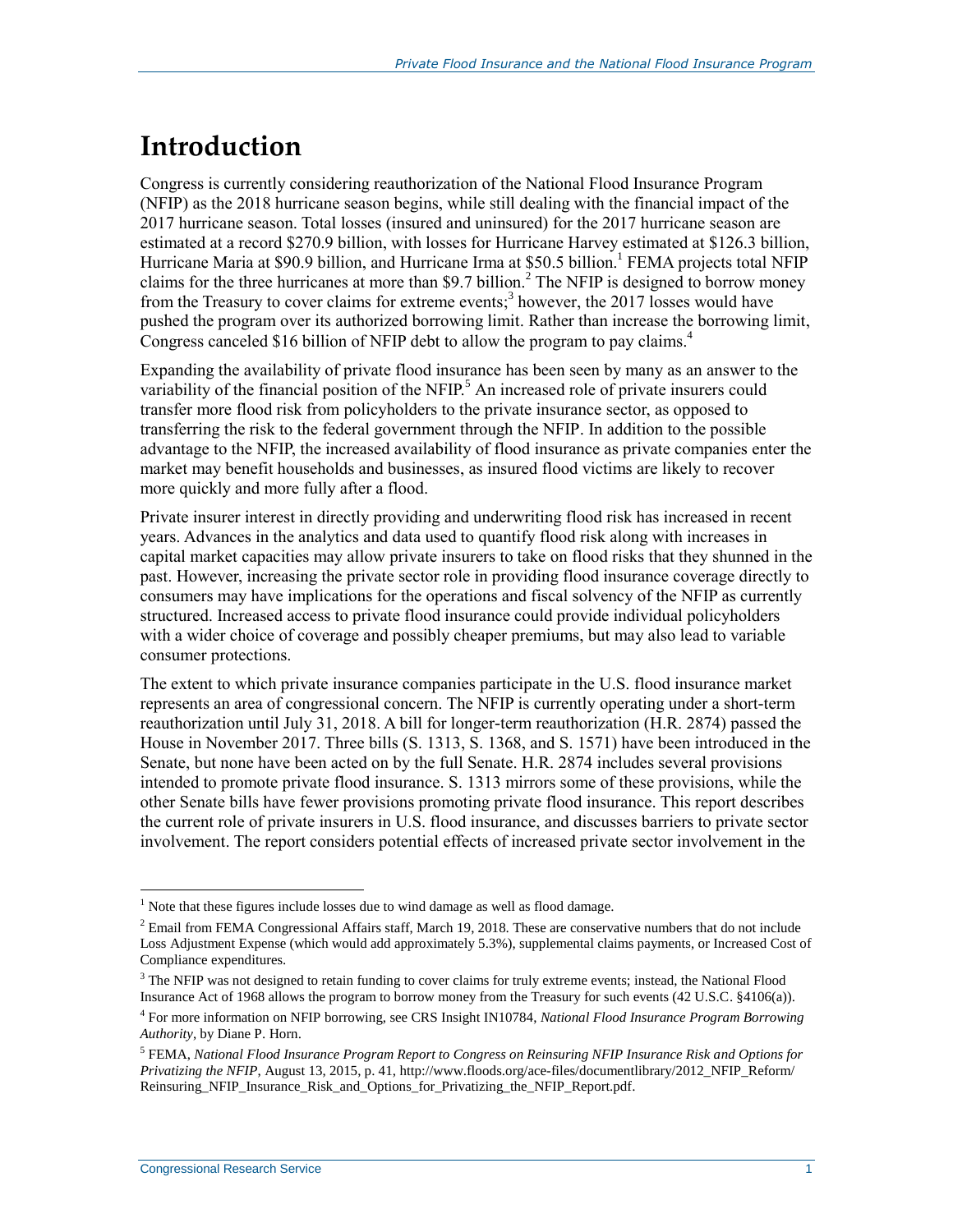U.S. flood market, both for the NFIP and for consumers. Finally, the report outlines the provisions relevant to private flood insurance in the House and Senate NFIP reauthorization bills.

### **Background**

The NFIP is the main provider of primary flood insurance coverage for residential properties in the United States, providing nearly \$1.28 trillion in coverage for over 5 million residential flood insurance policies. It also provides over \$66 billion in coverage for non-residential properties. The program collects about \$3.5 billion in annual premium revenue.<sup>6</sup> Nationally, over  $22,000$ communities in 56 states and jurisdictions participate in the NFIP.<sup>7</sup> The role of the federal government in flood insurance is in contrast to the majority of other property and casualty risks, such as damage from fire or accidents, which are covered by a broad array of private insurance companies. The premiums for this private insurance in 2017 totaled \$556 billion, with the policies backed by nearly \$2 trillion in assets held by private insurers.<sup>8</sup>

### **Objectives of the NFIP**

The NFIP has two main policy goals: (1) to provide access to primary flood insurance, thereby allowing for the transfer of some of the financial risk of property owners to the federal government; and (2) to mitigate and reduce the nation's comprehensive flood risk<sup>9</sup> through the development and implementation of floodplain management standards. A longer-term objective of the NFIP is to reduce federal expenditure on disaster assistance after floods.

As a public insurance program, the NFIP is designed differently from private-sector companies. As currently authorized, the NFIP also encompasses social goals to provide flood insurance in flood-prone areas to property owners who otherwise would not be able to obtain it, and to reduce government's cost after floods.<sup>10</sup> The NFIP also engages in many "non-insurance" activities in the public interest: it disseminates flood risk information through flood maps, requires communities to adopt land use and building code standards in order to participate in the program, potentially reduces the need for other post-flood disaster aid, contributes to community resilience by providing a mechanism to fund rebuilding after a flood, and may protect lending institutions against mortgage defaults due to uninsured losses. The benefits of such tasks are not directly measured in the NFIP's financial results from selling flood insurance.<sup>11</sup>

From the inception of the NFIP, the program has been expected to achieve multiple objectives, some of which may conflict with one another:

• To ensure reasonable insurance premiums for all;

<sup>&</sup>lt;sup>6</sup> Statistics on the National Flood Insurance Program (NFIP) policy and claims are available from the Federal Emergency Management Agency (FEMA) website at https://www.fema.gov/policy-claim-statistics-flood-insurance.

 $<sup>7</sup>$  Detailed information about which communities participate and where is available from the Community Status Book,</sup> found on FEMA's website at https://www.fema.gov/national-flood-insurance-program-community-status-book.

<sup>8</sup> Premium amounts used are net premiums written and asset amounts are admitted assets from A.M. Best, *Statistical Study: U.S. Property/Casualty - 2017 Financial Results*, March 26, 2018.

<sup>9</sup> In the context of this report, *comprehensive* flood risk means that the risk includes both financial risk (i.e., physical damage to property), and also the risk to human life.

 $10$  See 82 Stat. 573 for text in original statute (Section 1302(c) of P.L. 90-448). This language remains in statute (see 42 U.S.C. §4001(c)).

<sup>&</sup>lt;sup>11</sup> American Academy of Actuaries Flood Insurance Work Group, *The National Flood Insurance Program: Challenges and Solutions*, April 2017, p. 79, http://www.actuary.org/files/publications/FloodMonograph.04192017.pdf.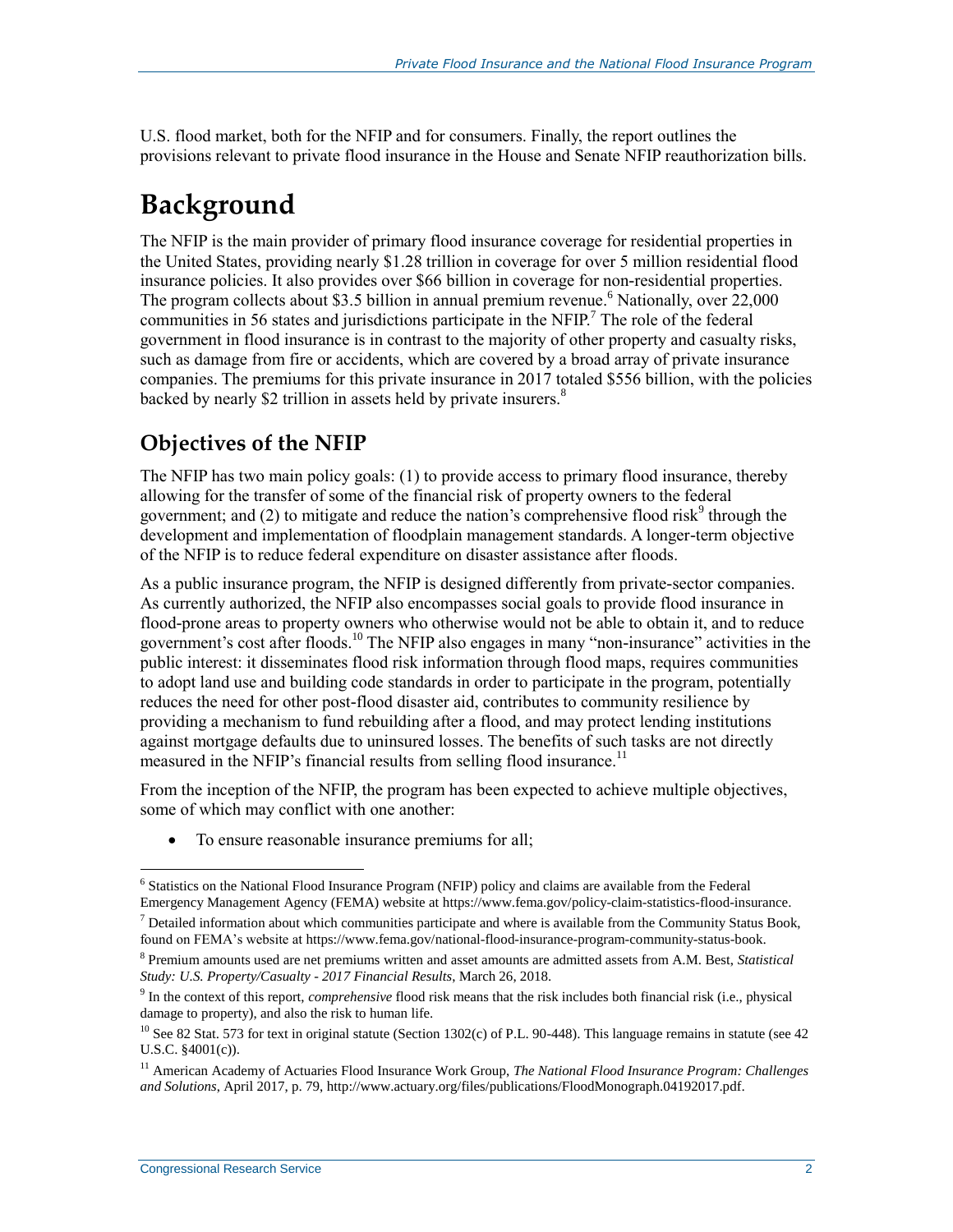- To have risk-based premiums that would make people aware of and bear the cost of their floodplain location choices;
- To secure widespread community participation in the NFIP and substantial numbers of insurance policy purchases by property owners; and
- To earn premium and fee income that, over time, covers claims paid and program expenses. $^{12}$

#### **Primary Flood Insurance Through the NFIP**

The NFIP offers flood insurance to anyone in a community which chooses to participate in the program. Flood insurance purchase generally is voluntary, except for property owners who are in a Special Flood Hazard Area  $(SFHA)^{13}$  and whose mortgage is backed by the federal government.<sup>14</sup> Flood insurance policies through the NFIP are sold only in participating communities and are offered to both property owners and renters and to residential and nonresidential properties. NFIP policies have relatively low coverage limits, particularly for nonresidential properties or properties in high-cost areas. The maximum coverage for single-family dwellings (which also includes single-family residential units within a 2-4 family building) is \$100,000 for contents and up to \$250,000 for building coverage. The maximum available coverage limit for other residential buildings is \$500,000 for building coverage and \$100,000 for contents coverage, and the maximum coverage limit for non-residential business buildings is \$500,000 for building coverage and \$500,000 for contents coverage.

#### **The Mandatory Purchase Requirement**

By law and regulation, federal agencies, federally regulated lending institutions, and governmentsponsored enterprises  $(GSE)^{15}$  must require the property owners in an SFHA to purchase flood insurance as a condition of any mortgage that these entities make, guarantee, or purchase.<sup>16</sup> In addition to this legal mandatory purchase requirement, lenders may also require borrowers outside of an SFHA to maintain flood insurance as a means of financially securing the property.

In order to comply with this mandate, property owners may purchase flood insurance through the NFIP, or through a private company, so long as the private flood insurance "provides flood insurance coverage which is at least as broad as the coverage" of the NFIP, among other conditions.<sup>17</sup> The mandatory purchase requirement is enforced by the lender, rather than FEMA,

<sup>12</sup> National Research Council of the National Academies, *Affordability of National Flood Insurance Program Premiums: Report 1*, 2015, p. 3, at http://www.nap.edu/catalog/21709/affordability-of-national-flood-insuranceprogram-premiums-report-1.

<sup>&</sup>lt;sup>13</sup> A Special Flood Hazard Area (SFHA) is defined by FEMA as an area with a 1% or greater risk of flooding every year.

 $14$  This includes mortgages from banks insured by the Federal Deposit Insurance Corporation and mortgages backed by Fannie Mae or Freddie Mac, as well as federal entities such as the Federal Housing Administration and the Department of Veterans Affairs.

<sup>&</sup>lt;sup>15</sup> Government-Sponsored Enterprises (GSEs) are private companies with congressional charters. Examples of GSEs providing mortgages which would be affected by the mandatory purchase requirement include the Federal Home Loan Mortgage Corporation (Freddie Mac) and the Federal National Mortgage Association (Fannie Mae).

<sup>16</sup> 42 U.S.C. §4012a.

<sup>17</sup> 42 U.S.C §4012a(b). For additional information on private flood insurance, see CRS Insight IN10450, *Private Flood Insurance and the National Flood Insurance Program (NFIP)*, by Baird Webel and Diane P. Horn. The "at least as broad as" requirement is discussed in more detail in the section titled ["Flood Insurance Coverage "at Least as Broad as"](#page-11-0)  [the NFIP"](#page-11-0) in this report.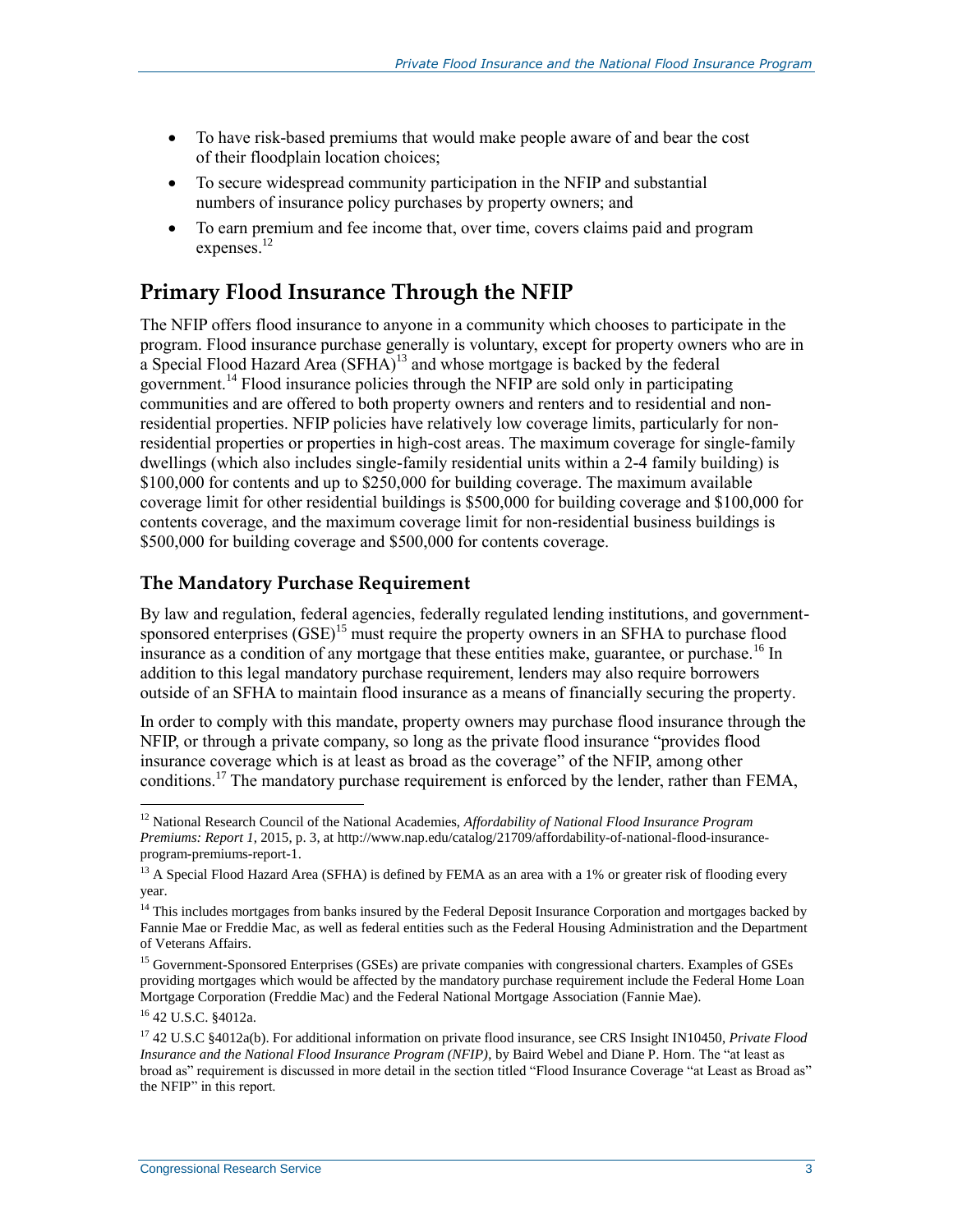and lenders can be fined up to \$2,000 by banking regulators for each failure to require flood insurance or provide notice.<sup>18</sup> Property owners who do not obtain flood insurance when required may find that they are not eligible for certain types of disaster assistance after a flood.<sup>19</sup>

#### **Premium Subsidies and Cross-Subsidies**

Flood insurance rates in the NFIP generally are directed by statute to be "based on consideration of the risk involved and accepted actuarial principles,"<sup>20</sup> meaning that the rate is reflective of the true flood risk to the property. However, Congress has directed FEMA *not* to charge actuarial rates for certain categories of properties and to offer discounts to other classes of properties.<sup>21</sup> FEMA is not, however, provided funds to offset these subsidies and discounts,  $^{22}$  which has contributed to FEMA's need to borrow from the U.S. Treasury to pay NFIP claims.

There are three main categories of properties which pay less than full risk-based rates:

- *Pre-FIRM*: properties which were built or substantially improved before December 31, 1974, or before FEMA published the first Flood Insurance Rate Map (FIRM) for their community, whichever was later; $^{23}$
- *Newly mapped*: properties that are newly mapped into a SFHA on or after April 1, 2015, if the applicant obtains coverage that is effective within 12 months of the map revision date; $^{24}$  and
- *Grandfathered*: properties which were built in compliance with the FIRM in effect at the time of construction and are allowed to maintain their old flood insurance rate class if their property is remapped into a new flood rate class.<sup>25</sup>

#### **NFIP Reauthorization and Legislation in the 115th Congress**

The NFIP is currently authorized until July 31,  $2018<sup>26</sup>$  Since the end of FY2017, six short-term NFIP reauthorizations have been enacted. A number of bills have been introduced to provide a

<sup>&</sup>lt;sup>18</sup> 42 U.S.C §4012a(f).

<sup>19</sup> For additional information, see CRS Report R44808, *Federal Disaster Assistance: The National Flood Insurance Program and Other Federal Disaster Assistance Programs Available to Individuals and Households After a Flood*, by Diane P. Horn.

<sup>20</sup> 42 U.S.C. §4014(a)(1).

 $^{21}$  For a full discussion of NFIP subsidies and cross-subsidies, see the section on Pricing and Premium Rate Structure in CRS Report R44593, *Introduction to the National Flood Insurance Program (NFIP)*, by Diane P. Horn and Jared T. Brown, and the section on Premiums Subsidies and Cross-Subsidies in CRS Report R45099, *National Flood Insurance Program: Selected Issues and Legislation in the 115th Congress*, by Diane P. Horn.

<sup>22</sup> Government Accountability Office (GAO), *Flood Insurance: Comprehensive Reform Could Improve Solvency and Enhance Resilience*, GAO-17-425, April 2017, p. 17, https://www.gao.gov/products/GAO-17-425.

 $23$  42 U.S.C. §4015(c).

<sup>24</sup> §6 of P.L. 113-89, 128 Stat.1028, as codified at 42 U.S.C. §4015(i).

<sup>25</sup> For a full description, see FEMA, *NFIP Grandfathering Rules for Agents*, March 2015, at http://www.fema.gov/ media-library-data/1428677451158-82ba453a84ad628c406d69957b3d8622/Grandfathering\_for\_Agents\_03\_2015.pdf.

 $^{26}$  The statute for the NFIP does not contain a comprehensive expiration, termination, or sunset provision for the whole of the program. Rather, the NFIP has multiple different legal provisions that generally tie to the expiration of key components of the program. Unless reauthorized or amended by Congress, the following will occur on July 31, 2018: (1) The authority to provide new flood insurance contracts will expire. Flood insurance contracts entered into before the expiration would continue until the end of their policy term of one year. (2) The authority for NFIP to borrow funds from the Treasury will be reduced from \$30.425 billion to \$1 billion (42 U.S.C. §4016(a)).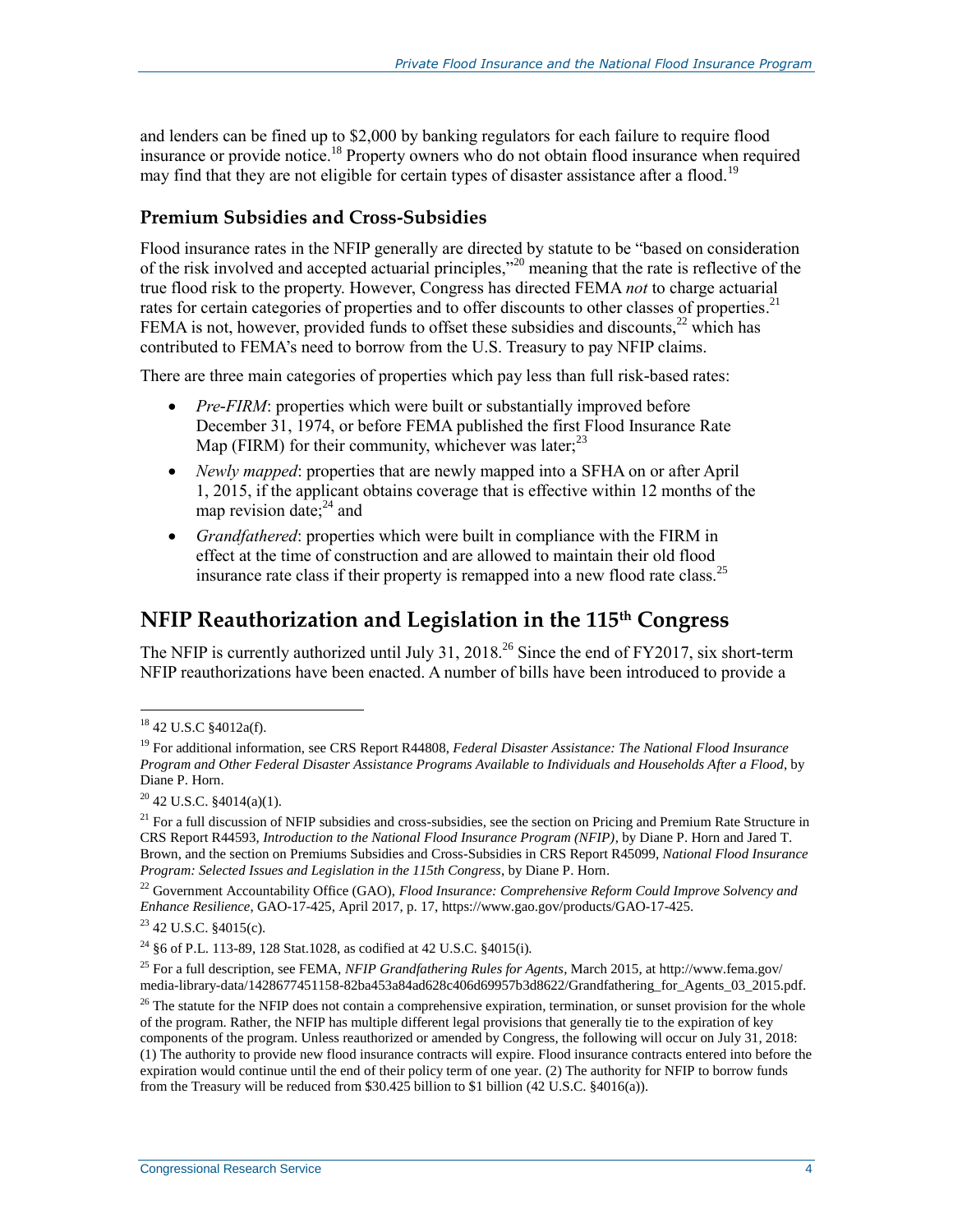longer-term reauthorization of the NFIP as well as numerous other changes to the program. The House of Representatives passed H.R. 2874 (The 21<sup>st</sup> Century Flood Reform Act) by a vote of 237-189 on November 14, 2017. Among its numerous provisions, [H.R. 2874](http://www.congress.gov/cgi-lis/bdquery/z?d115:H.R.2874:) would authorize the NFIP until September 30, 2022.

Three bills have been introduced in the Senate that would reauthorize the expiring provisions of the NFIP:

- S. 1313 (Flood Insurance Affordability and Sustainability Act of 2017);
- [S. 1368](http://www.congress.gov/cgi-lis/bdquery/z?d115:S.1368:) (Sustainable, Affordable, Fair, and Efficient [SAFE] National Flood Insurance Program Reauthorization Act of 2017);<sup>27</sup> and
- S. 1571 (National Flood Insurance Program Reauthorization Act of 2017).

None of these bills have yet been considered by the Senate Committee on Banking, Housing and Urban Affairs. Among their other provisions, [S. 1313](http://www.congress.gov/cgi-lis/bdquery/z?d115:S.1313:) would authorize the NFIP until September 30, 2027; S. 1368 would authorize the NFIP until September 30, 2023; an[d S. 1571](http://www.congress.gov/cgi-lis/bdquery/z?d115:S.1571:) would authorize the NFIP until September 30, 2023.

The Senate version of the Farm Bill,<sup>28</sup> which passed by a vote of 86-11 on June 28, 2019, contains a provision to extend the NFIP for six months. The House version of H.R. 2 does not contain a similar provision and it is unclear how the two will be reconciled. A stand-alone bill to reauthorize the NFIP for six months, [S. 3128,](http://www.congress.gov/cgi-lis/bdquery/z?d115:S.3128:) was also introduced on June 25, 2018.

The four reauthorization bills differ significantly in the degree to which they encourage private participation in flood insurance, particularly flood insurance sold by private companies in competition with the NFIP. In general, legislation passed by the House has been more encouraging of private flood insurance than Senate legislation. The House passed standalone legislation to encourage private insurance in the 114<sup>th</sup> Congress (H.R. 2901), but the Senate did not take up [H.R. 2901](http://www.congress.gov/cgi-lis/bdquery/z?d114:H.R.2901:) in the 114<sup>th</sup> Congress. In the  $115<sup>th</sup>$  Congress, the House included the same provisions in H.R. 2874 and in an unrelated bill to reauthorize the Federal Aviation Administration [\(H.R. 3823\)](http://www.congress.gov/cgi-lis/bdquery/z?d115:H.R.3823:). The Senate stripped the flood insurance language from H.R. 3823 before passing it, with the provisions relating to private flood insurance reportedly a particular issue of concern.<sup>29</sup> [S. 1313](http://www.congress.gov/cgi-lis/bdquery/z?d115:S.1313:) includes some similar provisions to H.R. 2874, bu[t S. 1368](http://www.congress.gov/cgi-lis/bdquery/z?d115:S.1368:) and S. 1571 do not.

Details of the provisions relating to private insurance in the House and Senate bills are described in the Appendix, and **[Table A](#page-27-0)-1** relates the provisions in the bills to the issues discussed in this report.

 $^{27}$  A similar bill was introduced in the House, H.R. 3285.

<sup>&</sup>lt;sup>28</sup> Section 12609 of SA 3224, the Senate amendment in the nature of a substitute to H.R. 2, the Agriculture Improvement Act of 2018.

<sup>&</sup>lt;sup>29</sup> See, for example, Shaun Courtney, "'Hard to Envision' Senate Democrats Blocking FAA Extension, Thune Says," *Bloomberg BNA*, September 27, 2017, Daily Report for Executives, https://www.bna.com/hard-envision-senaten73014470158/,

Thune wants to see the Senate pass the House bill under unanimous consent, but committee ranking member Bill Nelson (D-Fla.) made that sound unlikely. "That will not get passed here," Nelson said Sept. 26 in response to Bloomberg BNA's inquiry about the House's flood insurance provision.… Senator Sherrod Brown (D-Ohio), ranking member on the Banking, Housing, and Urban Affairs Committee, which has jurisdiction over flood insurance proposals, said the House provision was unacceptable. "We're not going to do it," Brown said. "This would undermine all of our flood insurance efforts. It will cause all kinds of cherry-picking by private insurance."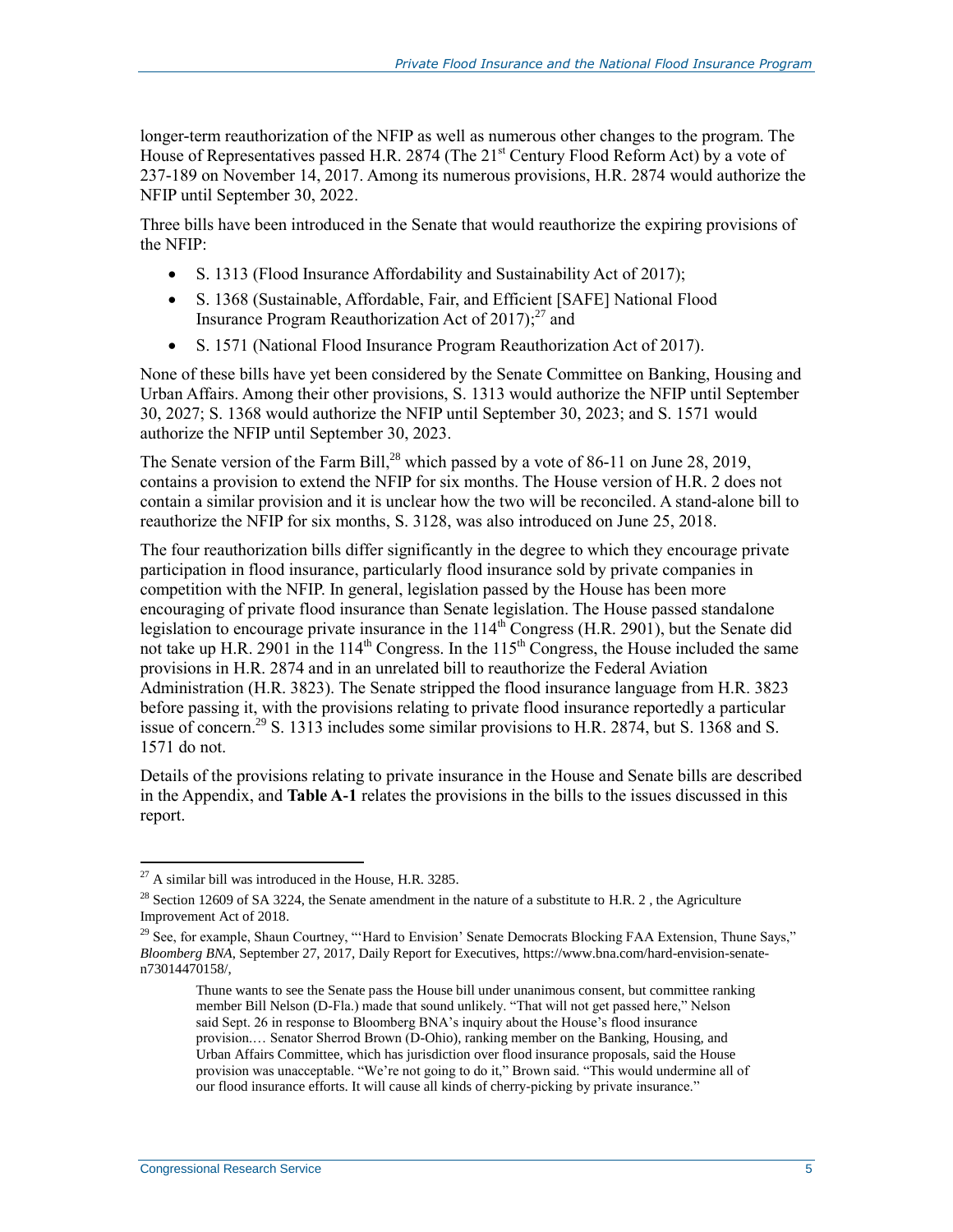### **The Current Role of Private Insurers in the NFIP**

Private insurers can be involved in the flood insurance market in a number of ways: (1) by helping to administer the NFIP; (2) by sharing risk with the NFIP; (3) by taking on risk themselves as a primary insurer, where the insurer contracts directly with a consumer; or (4) by taking on risk as a reinsurer, where the insurer shares risk from another insurer. Since 1983, private insurers have played a major role in administering the NFIP, including selling and servicing policies and adjusting claims, but they largely have not been underwriting flood risk themselves.<sup>30</sup> Instead, the NFIP retains the direct financial risk of paying claims for these policies. Since 2016, however, the NFIP has purchased a limited amount of reinsurance, thus transferring some of the flood risk to the private sector.

#### **Servicing of Policies and Claims Management**

While FEMA provides the overarching management and oversight of the NFIP, the majority of the day-to-day operation of the NFIP is handled by private companies. This includes marketing, selling and writing policies, and all aspects of claims management.<sup>31</sup> FEMA has established two different arrangements with private industry. The first is the Direct Servicing Agent, or DSA, which operates as a private contractor, selling NFIP policies on behalf of FEMA for individuals seeking to purchase flood insurance policies directly from the NFIP.<sup>32</sup> The DSA also handles the policies of severe repetitive loss properties. The second arrangement is the Write-Your-Own program, where private insurance companies are paid to issue and service NFIP policies. With either the DSA or WYO program, the NFIP retains the actual financial risk of paying claims for the policy, and the policy terms and premiums are the same. Approximately 12% of the total NFIP policy portfolio is managed through the DSA and 88% of NFIP policies are sold by the 67 companies participating in the WYO program.<sup>33</sup>

Companies participating in the WYO program are compensated through a variety of methods, but this compensation is not directly based on the costs incurred by the WYOs. In the Biggert-Waters Flood Insurance Reform Act of 2012 (Title II of [P.L. 112-141,](http://www.congress.gov/cgi-lis/bdquery/R?d112:FLD002:@1(112+141)) hereinafter BW-12), Congress required FEMA to develop and issue a rulemaking on a "methodology for determining the appropriate amounts that property and casualty insurance companies participating in the WYO program should be reimbursed for selling, writing, and servicing flood insurance policies and adjusting flood insurance claims on behalf of the National Flood Insurance Program."<sup>34</sup> This rulemaking was required within a year of enactment of BW-12. As of June 2018, FEMA has yet to publish a rulemaking to revise the compensation structure of the WYO companies. Without this analysis, it is difficult to ascertain how much it actually costs WYO companies to administer

<sup>32</sup> The current Direct Servicing Agent is a company called Torrent Technologies, Inc., who was awarded the contract in September 2016. See https://www.fbo.gov/index?s=opportunity&mode=form&id= 58bec8ac15f6944abe778f4ae49a0841&tab=core&\_cview=1. The website for Torrent Technologies, Inc. is at

http://torrentcorp.com/.

 $\overline{a}$  $30$  Underwriting risk refers to the potential loss to an insurer or reinsurer. An insurer takes on this risk in return for a premium, and promises to pay an agreed amount in the event of a loss. See NAIC, *Glossary of Insurance Terms*, http://www.naic.org/consumer\_glossary.htm#U.

<sup>31</sup> See primarily 42 U.S.C. §4081 and §4018, and 44 C.F.R. Part 62.

 $33$  Email correspondence from FEMA Congressional Affairs staff, February 3, 2017. A list of companies participating in the WYO program is available at https://www.fema.gov/wyo\_company.

<sup>34</sup> §100224 of P.L. 112-141, 126 Stat. 936.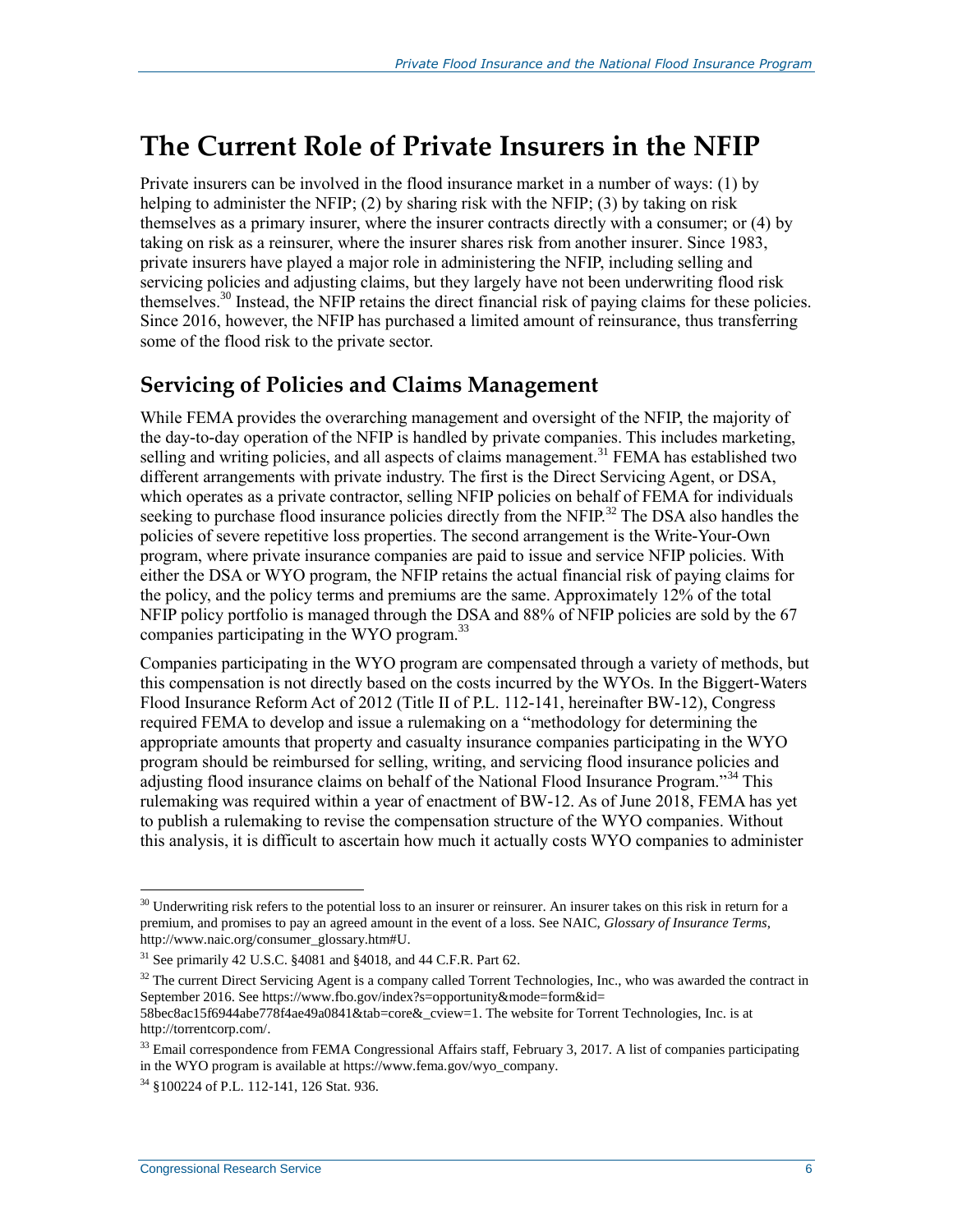the NFIP policies, or the WYO's profit margins (if any). H.R. 2874 would cap the allowance paid to the WYOs at 27.9% of premiums, while [S. 1368](http://www.congress.gov/cgi-lis/bdquery/z?d115:S.1368:) would cap the allowance at 22.46%.

#### **Reinsurance**

In the Homeowner Flood Insurance Affordability Act of 2014 (P.L. 113-89, HFIAA), Congress revised the authority of FEMA to secure reinsurance for the NFIP from the private reinsurance and capital markets.<sup>35</sup> The purchase of private market reinsurance reduces the likelihood of FEMA needing to borrow from the Treasury to pay claims. In addition, as the U.S. Government Accountability Office (GAO) noted, reinsurance could be beneficial because it allows FEMA to price some of its flood risk up front through the premiums it pays to the reinsurers rather than borrowing from Treasury after a flood.<sup>36</sup> From a risk management perspective, using reinsurance to cover losses in only the more extreme years could help the government to manage and reduce the volatility of its losses over time. However, because reinsurers understandably charge FEMA premiums to compensate for the risk they assume, the primary benefit of reinsurance is to transfer and manage risk rather than to reduce the NFIP's long-term fiscal exposure.<sup>37</sup> For example, a reinsurance scenario which would provide the NFIP with \$16.8 billion coverage (sufficient for Katrina-level losses) could cost an estimated \$2.2 billion per year.<sup>38</sup> Such a reinsurance premium, however, would be a large portion of the total premiums paid into the NFIP, possibly leaving insufficient funds for paying claims outside of large disasters, <sup>39</sup> or for covering the other purposes for NFIP funds, such as flood mitigation, mapping, and improving NFIP rating structures.

In January 2017, FEMA purchased \$1.042 billion of reinsurance to cover the period from January 1, 2017, to January 1, 2018, for a premium of \$150 million. Under this agreement, the reinsurance covered 26% of losses between \$4 billion and \$8 billion arising from a single flooding event.<sup>40</sup> FEMA has so far paid over \$8.6 billion in claims for Hurricane Harvey, triggering a full claim on the 2017 reinsurance.<sup>41</sup> In January 2018, FEMA purchased \$1.46 billion of reinsurance to cover the period from January 1, 2018, to January 1, 2019, for a premium of \$235 million. The agreement is structured to cover losses above \$4 billion for a single flooding event, covering 18.6% of losses between \$4 billion and \$6 billion, and 54.3% of losses between \$6 billion and \$8 billion. In April 2018, FEMA announced that it would seek to transfer additional NFIP risk to private markets through a reinsurance procurement in which the reinsurer acts as a transformer to transfer NFIP-insured flood risk through the issuance of a catastrophe bond, to be effective for a term of "likely" three years.<sup>42</sup>

<sup>35</sup> See §10 of P.L. 113-89, 128 Stat. 1025, as codified at 42 U.S.C. §4081(e).

<sup>36</sup> GAO, *Flood Insurance: Comprehensive Reform Could Improve Solvency and Enhance Resilience*, GAO-17-425, April 2017, p. 19, https://www.gao.gov/products/GAO-17-425.

 $^{\rm 37}$  Ibid.

<sup>38</sup> FEMA, *National Flood Insurance Program Report to Congress on Reinsuring NFIP Insurance Risk and Options for Privatizing the NFIP*, August 13, 2015, p. 171, http://www.floods.org/ace-files/documentlibrary/2012\_NFIP\_Reform/ Reinsuring\_NFIP\_Insurance\_Risk\_and\_Options\_for\_Privatizing\_the\_NFIP\_Report.pdf.

 $39$  The NFIP reinsurance purchases are designed to cover claims for only one large flood, and smaller flood claims will continue to be paid from NFIP premiums.

<sup>40</sup> See FEMA, *National Flood Insurance Program's Reinsurance Program for 2017*, at https://www.fema.gov/nfipreinsurance-program.

<sup>&</sup>lt;sup>41</sup> Email correspondence from FEMA Congressional Affairs staff, May 14, 2018.

<sup>42</sup> FEMA, *National Flood Insurance Program (NFIP) Reinsurance Program*, at https://www.fema.gov/nfipreinsurance-program. For additional information on this, see CRS Insight IN10887, *The National Flood Insurance Program (NFIP), Reinsurance, and Catastrophe Bonds*, by Diane P. Horn and Baird Webel.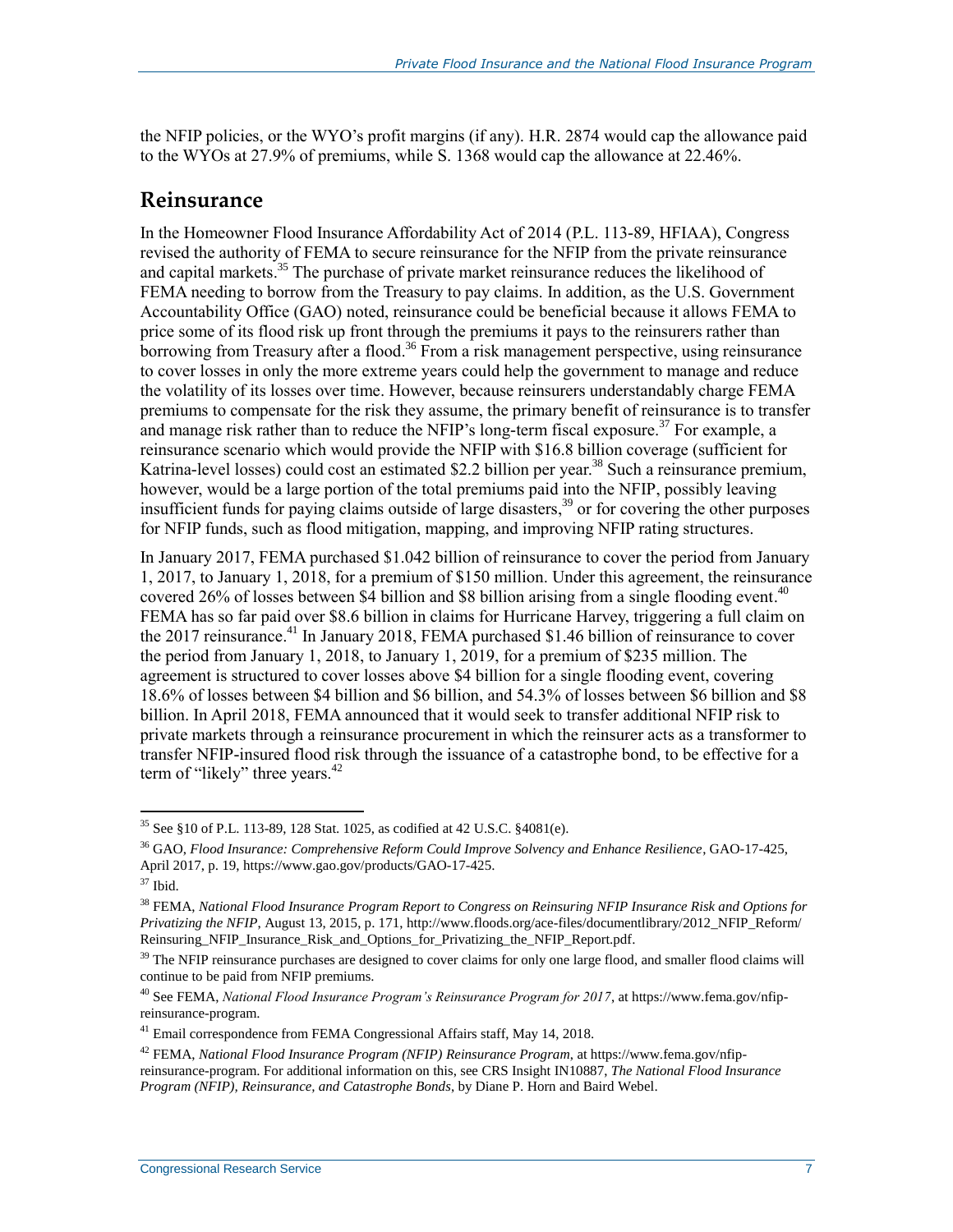[H.R. 2874,](http://www.congress.gov/cgi-lis/bdquery/z?d115:H.R.2874:) S. 1313, and [S. 1571](http://www.congress.gov/cgi-lis/bdquery/z?d115:S.1571:) all contain provisions requiring or encouraging the NFIP to transfer a portion of its risk to the private reinsurance market.

## **Private Flood Insurance Outside the NFIP: Issues and Barriers**

One of the reasons that Congress created the NFIP in 1968 was the general unavailability of flood insurance from private insurers. Private flood insurance was offered between 1895 and 1927, but losses incurred from the 1927 Mississippi River floods and additional flood losses in 1928 led most insurers to stop offering flood policies.<sup>43</sup> Private flood insurance companies largely concluded that flood peril was uninsurable because of the catastrophic nature of flooding, the difficulty of determining accurate rates, the risk of adverse selection,<sup>44</sup> and the concern that they could not profitably provide risk-based flood coverage at a price that consumers felt they could afford.<sup>45</sup>

Currently, the private flood insurance market most commonly provides commercial coverage, secondary coverage above the NFIP maximums, or coverage in the lender-placed market.<sup>46</sup> The 2017 premiums for private flood insurance as reported to the National Association of Insurance Commissioners (NAIC)<sup>47</sup> totaled \$589 million, up from \$376 million in 2016,<sup>48</sup> compared to the \$3.5 billion total amount of NFIP premiums. In general, the private flood market tends to focus on high-value properties, which command higher premiums and therefore the extra expense of flood underwriting can be more readily justified. $49$ 

Currently very few private insurers compete with the NFIP in the primary residential flood insurance market. One illustration of this is that the NAIC only began systematically collecting separate data on private flood insurance in  $2016$ <sup>50</sup>

<sup>43</sup> National Research Council of the National Academies, *Affordability of National Flood Insurance Program Premiums: Report 1*, 2015, p. 23, http://www.nap.edu/catalog/21709/affordability-of-national-flood-insuranceprogram-premiums-report-1.

<sup>&</sup>lt;sup>44</sup> Adverse selection is the phenomenon whereby persons with a higher than average probability of loss seek greater insurance coverage than those with less risk. See National Association of Insurance Commissioners (NAIC), *Glossary of Insurance Terms*, http://www.naic.org/consumer\_glossary.htm.

<sup>45</sup> See GAO, *Flood Insurance: Strategies for Increasing Private Sector Involvement*, GAO-47-127, January 2014, p. 6, https://www.gao.gov/products/GAO-14-127, and Caroline Kousky and Howard Kunreuther, *The National Flood Insurance Program: Yesterday, Today and Tomorrow*, NAIC, Center for Insurance Policy and Research Study Series 2017-1: Flood Risk and Insurance, Kansas City, MO, April 2017, pp. 23-45, http://www.naic.org/documents/ cipr\_study\_1704\_flood\_risk.pdf.

<sup>&</sup>lt;sup>46</sup> The lender-placed or forced-place market is where lenders can force-place flood insurance on properties that are out of compliance with the mandatory purchase requirement.

 $47$  The NAIC is an organization of the state regulators of insurance and, among other things, collects the data that the regulators require to be reported by insurance companies.

<sup>&</sup>lt;sup>48</sup> Statistics provided by the National Association of Insurance Commissioners to CRS. They do not include coverage written in the surplus lines marketplace by non-U.S. insurers.

<sup>49</sup> FEMA, *National Flood Insurance Program Report to Congress on Reinsuring NFIP Insurance Risk and Options for Privatizing the NFIP*, August 13, 2015, p. 32, http://www.floods.org/ace-files/documentlibrary/2012\_NFIP\_Reform/ Reinsuring\_NFIP\_Insurance\_Risk\_and\_Options\_for\_Privatizing\_the\_NFIP\_Report.pdf.

<sup>&</sup>lt;sup>50</sup> Reinsurance is defined as a transaction between a primary insurer and another licensed (re)insurer where the reinsurer agrees to cover all or part of the losses and/or loss adjustment expenses of the primary insurer. See NAIC, *Glossary of Insurance Terms*, http://www.naic.org/consumer\_glossary.htm#R.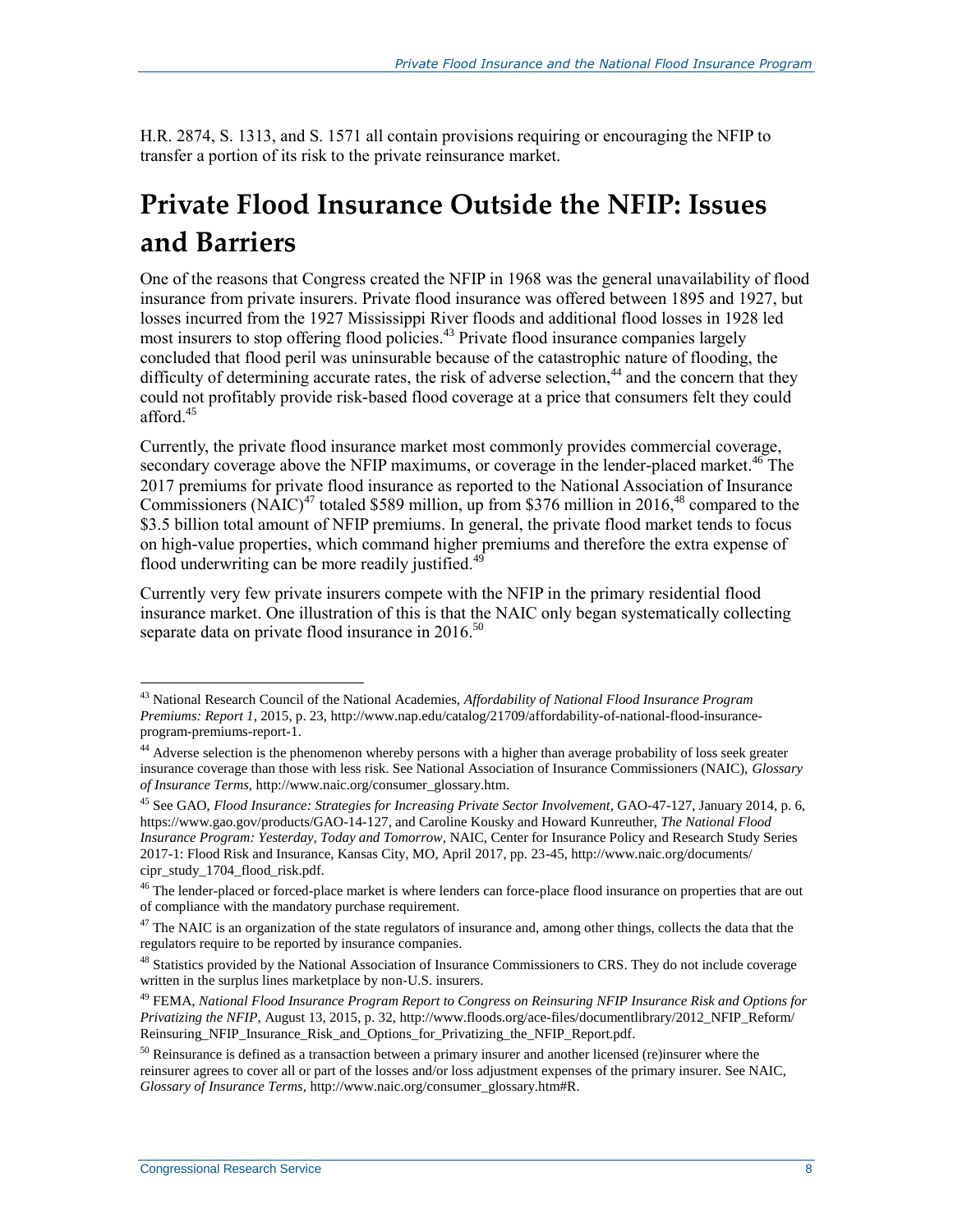A number of issues have been identified by private insurers as potential barriers to more widespread private sector involvement. Moreover, increasing private insurance may present a number of issues for the NFIP and for consumers.

#### <span id="page-11-0"></span>**Flood Insurance Coverage "at Least as Broad as" the NFIP**

In BW-12, Congress explicitly allowed federal agencies to accept private flood insurance to fulfill the mandatory purchase mortgage requirement as long as the private flood insurance "provides flood insurance coverage which is at least as broad as the coverage" of the NFIP, among other conditions.<sup>51</sup> Implementation of this requirement has proved challenging. The crux of the implementation issue is in answering the question of who would evaluate whether specific policies met the "at least as broad as" standard and what criteria would be used in making this evaluation. Some lending institutions feel that they lack the necessary technical expertise to evaluate whether a flood insurance policy meets the definition of private flood insurance set forth in BW-12. $52$ 

The responsible federal agencies<sup>53</sup> issued two separate Notices of Proposed Rulemaking (NPRM), the first in October 2013,  $\frac{5}{4}$  and the second in November 2016.<sup>55</sup> In response to comments received on the first NPRM, the second NPRM proposed a rule which would require regulated lending institutions to accept policies that meet the statutory definition of private insurance in BW-12 and permit regulated lending institutions to accept flood insurance provided by private insurers that does not meet the statutory definition on a discretionary basis, subject to certain restrictions. It also included a compliance aid provision that a private flood insurance policy is deemed to meet the BW-12 definition of "private flood insurance" if the following three criteria are met: (1) the policy includes, or is accompanied by, a written summary that demonstrates how the policy meets the definition of "private flood insurance" by identifying the provisions of the policy that meet each criterion in the definition, and confirms that the insurer is regulated in accordance with that definition; (2) the regulated lending institution verifies in writing that the policy includes the provisions identified by the insurer in its summary and that these provisions satisfy the criteria included in the definition; and (3) the policy includes the following provision within the policy or as an endorsement to the policy: ''This policy meets the definition of private flood insurance contained in 42 U.S.C. §4012a(b)(7) and the corresponding regulation'' (assurance clause). However, no final rule has been promulgated, and the uncertainty about whether or not private policies would meet this standard has been viewed as a barrier to private sector participation in the flood insurance market.<sup>56</sup>

<sup>51</sup> 42 U.S.C §4012a(b).

<sup>&</sup>lt;sup>52</sup> Department of the Treasury, Federal Reserve System, Federal Deposit Insurance Corporation, Farm Credit Administration, National Credit Union Administration, "Loans in Areas Having Special Flood Hazards, Proposed Rule," vol. 78, no. 201 *Federal Register* 65113, October 30, 2013.

<sup>53</sup> Office of the Comptroller of the Currency, Board of Governors of the Federal Reserve System, Federal Deposit Insurance Corporation, Farm Credit Administration, and National Credit Union Administration.

<sup>54</sup> Department of the Treasury, Federal Reserve System, Federal Deposit Insurance Corporation, Farm Credit Administration, National Credit Union Administration, "Loans in Areas Having Special Flood Hazards, Proposed Rule," vol. 78, no. 201 *Federal Register* 65108-65144, October 30, 2013.

<sup>&</sup>lt;sup>55</sup> Department of the Treasury, Federal Reserve System, Federal Deposit Insurance Corporation, Farm Credit Administration, National Credit Union Administration, "Loans in Areas Having Special Flood Hazards—Private Flood Insurance," vol. 81, no. 215 *Federal Register* 78063-78080, November 7, 2016.

<sup>56</sup> GAO, *Flood Insurance: Potential Barriers Cited to Increased Use of Private Insurance*, GAO-16-611, July 14, 2016, pp. 26-29, https://www.gao.gov/assets/680/678414.pdf.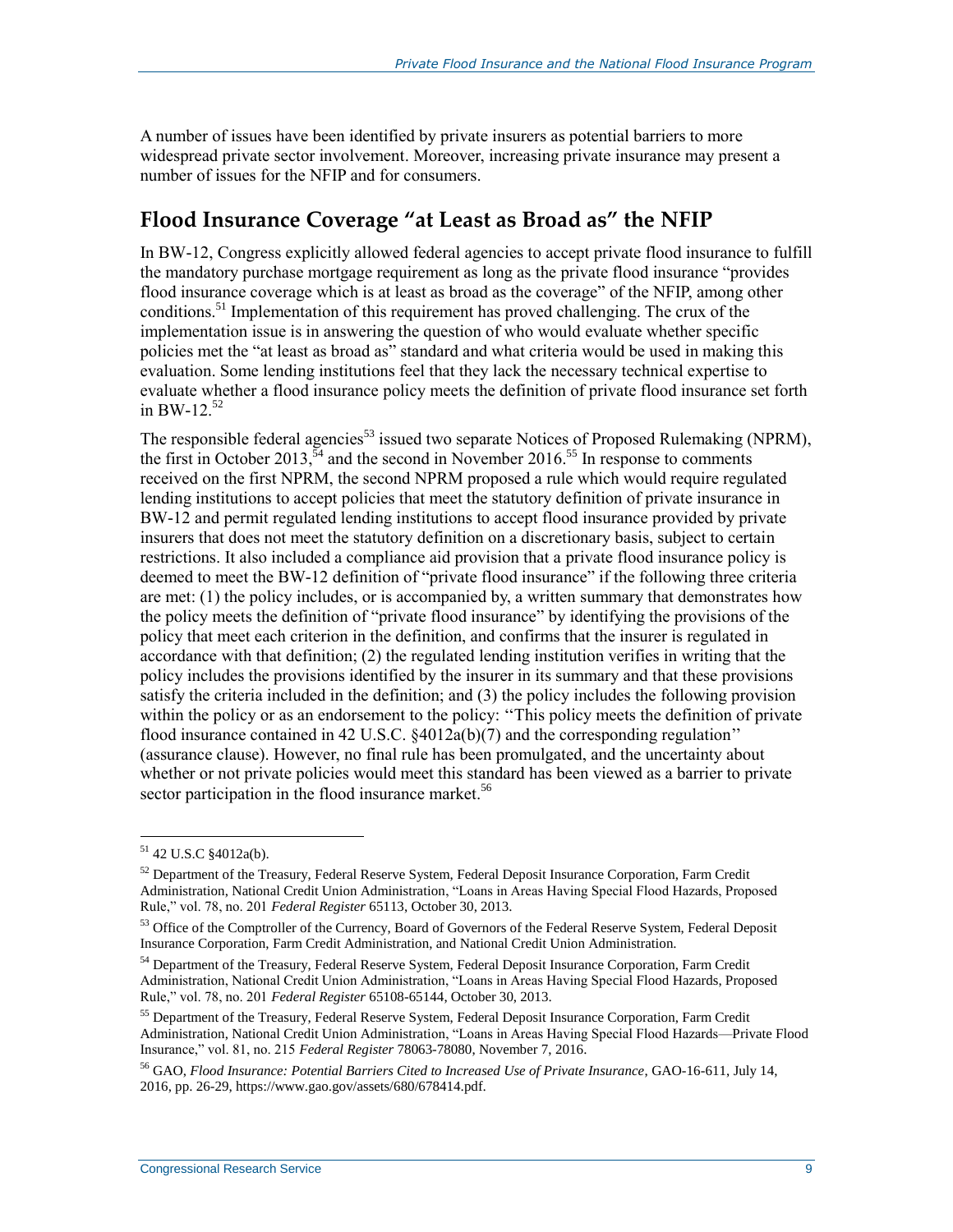H.R. 2874 and [S. 1313](http://www.congress.gov/cgi-lis/bdquery/z?d115:S.1313:) include provisions to revise the definition of private flood insurance to strike existing statutory language requiring private flood insurance to provide coverage "as broad as the coverage" provided by the NFIP in order to meet the mandatory purchase requirements. Instead, the definition would rely on whether the insurance policy and insurance company were in compliance with the individual state's laws and regulations. S. 1368 and [S. 1571](http://www.congress.gov/cgi-lis/bdquery/z?d115:S.1571:) have no similar provisions.

#### **Continuous Coverage**

An associated issue is that of continuous coverage, which is required for property owners to retain any subsidies or cross-subsidies in their NFIP premium rates. Under existing law, if an NFIP policyholder allows their policy to lapse, any subsidy that they currently receive would be eliminated immediately.<sup>57</sup> Unless legislation specifically allows private flood insurance to count for continuous coverage, a borrower may be reluctant to purchase private insurance if doing so means they would lose their subsidy should they later decide to return to NFIP coverage. H.R. 2874 includes a provision to specify that if a property owner purchases private flood insurance and decides then to return to the NFIP, they would be considered to have maintained continuous coverage. [S. 1313](http://www.congress.gov/cgi-lis/bdquery/z?d115:S.1313:) includes a provision to allow private flood insurance to count as continuous coverage. S. 1368 and [S. 1571](http://www.congress.gov/cgi-lis/bdquery/z?d115:S.1571:) have no similar provisions.

#### **The "Non-Compete" Clause**

Private insurers who sell and service NFIP policies, known as Write Your Own (WYO) carriers, have been restricted in their ability to sell flood insurance policies on their own behalf while also participating as a WYO, due to the "non-compete" clause contained in the standard contracts in place with the NFIP.<sup>58</sup> These contracts governing the WYO companies' participation in the NFIP restrict the WYO carriers from selling their own standalone private flood products that compete with the NFIP policies, curtailing the potential involvement of the WYO companies in the flood insurance marketplace. <sup>59</sup> The non-compete clause requires WYO companies to decide whether to offer private flood insurance policies in their own right or to act as WYO carriers; however, they cannot do both, potentially limiting the size of the private flood market. H.R. 2874 would eliminate the non-compete clause, while [S. 1313](http://www.congress.gov/cgi-lis/bdquery/z?d115:S.1313:) would give temporary authorization for WYOs to sell private flood insurance for certain types of properties,<sup>60</sup> with a follow-up study by FEMA to determine if the authorization should be made permanent.

FEMA announced proposed changes for FY2019 in which they would remove restrictions on WYO companies choosing to offer private flood insurance, while maintaining requirements that such private insurance lines remain entirely separate from a WYO company's NFIP insurance business.<sup>61</sup> If implemented, this may remove the non-compete clause without need for legislation.

<sup>&</sup>lt;sup>57</sup> As required by Section 100205(a)(1)(B) of BW-12 (P.L. 112-141, 126 Stat. 917), only for NFIP policies that lapsed in coverage as a result of the deliberate choice of the policyholder.

<sup>58</sup> Details of the WYO company arrangements are available at https://www.fema.gov/media-library-data/ 1504278934379-6bdf86cd243d53170e7ff8a2afc6770d/

FY2018\_Financial\_Assistance\_Subsidy\_Arrangement\_Oct\_2017.pdf.

<sup>59</sup> GAO, *Flood Insurance: Potential Barriers Cited to Increased Use of Private Insurance*, GAO-16-611, July 14, 2016, p. 31, https://www.gao.gov/assets/680/678414.pdf.

 $60$  Non-residential properties, severe repetitive loss properties, business properties, or any property that has incurred flood-related damage in which the cumulative amount of payments equaled or exceeded the fair market value of the property.

<sup>&</sup>lt;sup>61</sup> FEMA, "National Flood Insurance Program (NFIP); Assistance to Private Sector Property Insurers, Notice of FY (continued...)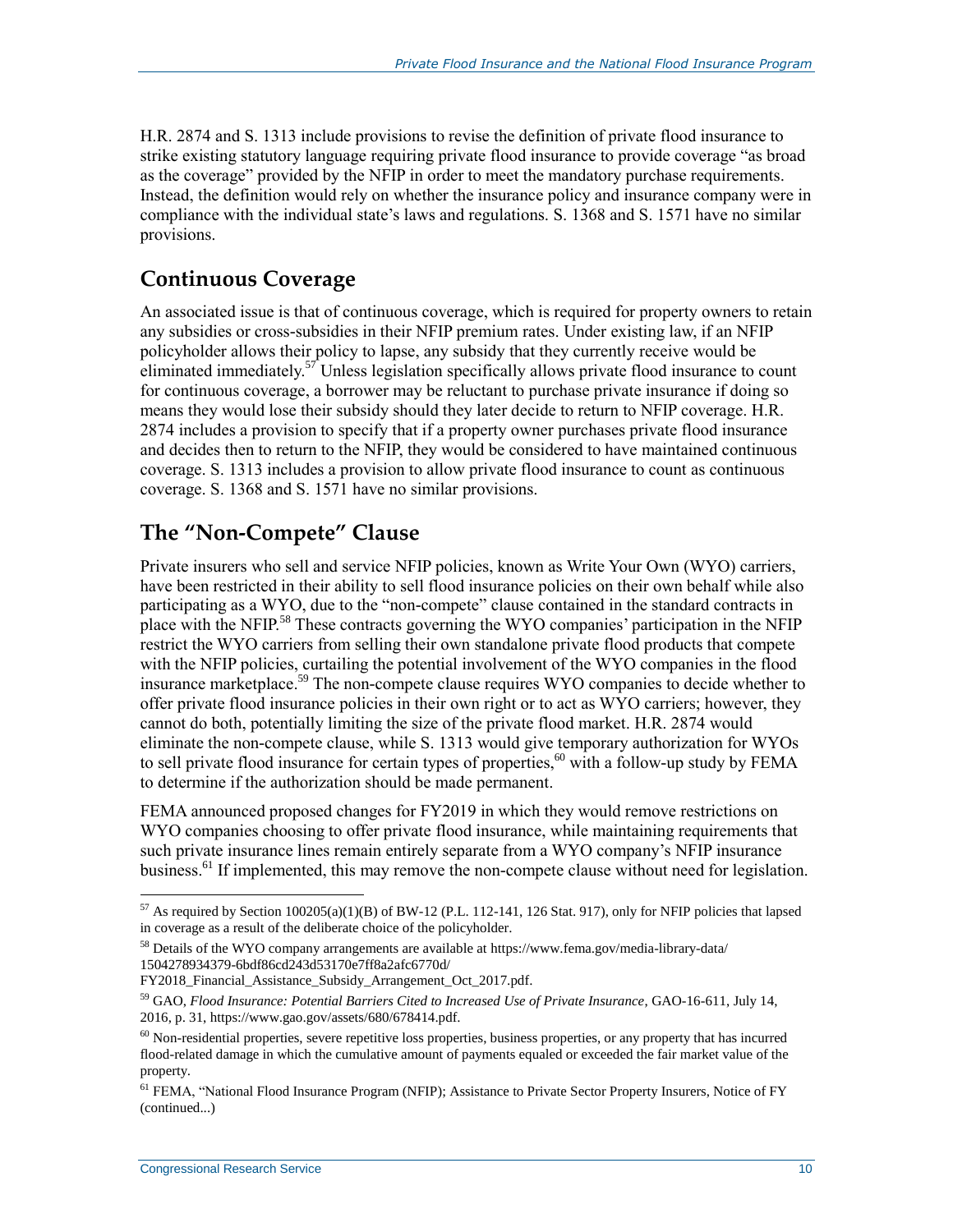Possible implications if the non-compete clause were to be removed and WYO companies are allowed to sell flood insurance policies in competition with the NFIP are discussed later in this report in the section on ["Adverse Selection.](#page-17-0)"

#### **NFIP Subsidized Rates**

FEMA's subsidized rates are often seen as one of the primary barriers to private sector involvement in flood insurance.<sup>62</sup> However, even without the subsidies mandated by law, the NFIP's definition of full-risk rates differs from that of private insurers. Whereas the NFIP's fullrisk rates must incorporate expected losses and operating costs, a private insurer's full-risk rates must also incorporate a profitable return on capital. As a result, even those NFIP policies which are considered to be actuarially sound from the perspective of the NFIP may still be underpriced from the perspective of private insurers.<sup>63</sup> In order to make the flood insurance market attractive, private insurers would want to be able to charge premium rates that reflect the full estimated risk of potential flood losses while still allowing the companies to make a profit. A reformed NFIP rate structure could have the effect of encouraging more private insurers to enter the primary flood market because NFIP full-risk based rates would be closer to the rates that private insurers would likely charge; however, this could lead to higher rates for households.

H.R. 2874 would phase out the pre-FIRM subsidy for primary residences at a rate of 6.5%-15% (compared to the current rate of 5%-18%), in a staged manner. In the first year after enactment, the minimum rate increase would be 5%; in the second year after enactment, the minimum rate increase would be 5.5%; and in the third year of enactment, the minimum rate increase would be  $6\%$ . The phaseout of the pre-FIRM subsidy for other categories of properties<sup>64</sup> would remain at 25%. The Senate bills do not contain any provisions related to premium rate subsidies.

#### **Regulatory Uncertainty**

As addressed above, the rules on the acceptance of private insurance for the mandatory purchase requirement, and whether or not private flood insurance would count for continuous coverage, have had a significant impact on the market potential for private insurers.<sup>65</sup> Another driver of private sector concern is regulatory uncertainty at the state level. The role of state regulators would increase in a flood insurance market with increased private sector involvement, which could increase the burden of oversight. The involvement of 56 state and territorial insurance regulators is likely to add complexity and additional costs for insurers, lenders, or property

<sup>(...</sup>continued)

<sup>2019</sup> Arrangement," 83(52) *Federal Register* 11772-11778, March 16, 2018.

<sup>62</sup> GAO, *Flood Insurance: Comprehensive Reform Could Improve Solvency and Enhance Resilience*, GAO-17-425, April 2017, p. 34, https://www.gao.gov/products/GAO-17-425.

<sup>63</sup> FEMA, *National Flood Insurance Program Report to Congress on Reinsuring NFIP Insurance Risk and Options for Privatizing the NFIP*, August 13, 2015, p. 58, http://www.floods.org/ace-files/documentlibrary/2012\_NFIP\_Reform/ Reinsuring\_NFIP\_Insurance\_Risk\_and\_Options\_for\_Privatizing\_the\_NFIP\_Report.pdf.

<sup>&</sup>lt;sup>64</sup> Non-primary residences, non-residential properties, severe repetitive loss properties, properties with substantial cumulative damage, and properties with substantial damage or improvement after July 6, 2012.

<sup>65</sup> See FEMA, *National Flood Insurance Program Report to Congress on Reinsuring NFIP Insurance Risk and Options for Privatizing the NFIP*, August 13, 2015, p. 62, http://www.floods.org/ace-files/documentlibrary/

<sup>2012</sup>\_NFIP\_Reform/Reinsuring\_NFIP\_Insurance\_Risk\_and\_Options\_for\_Privatizing\_the\_NFIP\_Report.pdf; and GAO, *Flood Insurance: Potential Barriers Cited to Increased Use of Private Insurance*, GAO-16-611, July 14, 2016, pp. 26-29, https://www.gao.gov/assets/680/678414.pdf.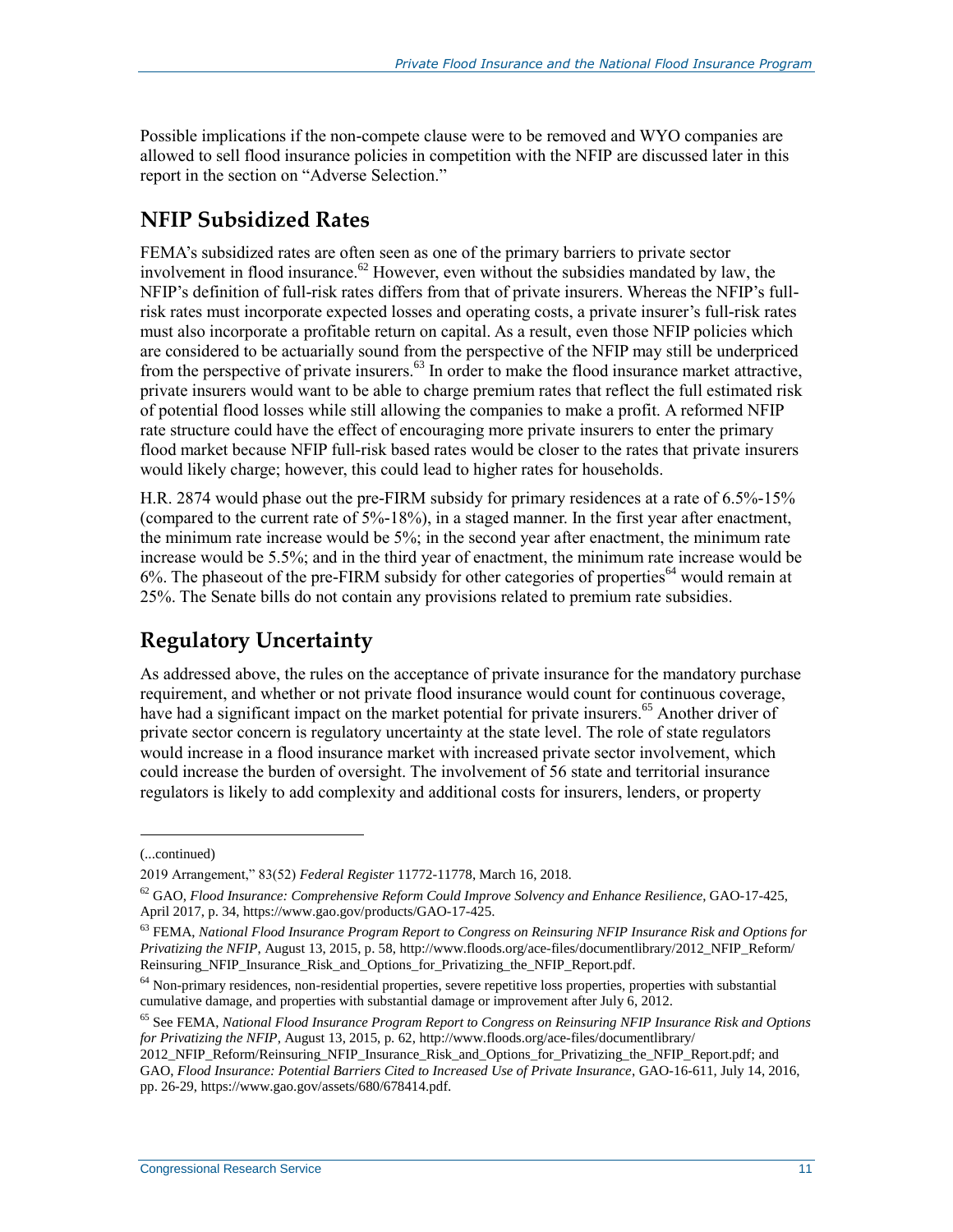owners.<sup>66</sup> For example, some private insurers cited the intervention of state regulators in controlling rates for wind insurance in Florida as a reason for withdrawing from that market.<sup>67</sup> However, this could also lead to the development of state-specific insurance solutions, which might better suit local social and economic conditions.<sup>68</sup> [H.R. 2874](http://www.congress.gov/cgi-lis/bdquery/z?d115:H.R.2874:) and S. 1313 reference state laws and regulations in their definition of private flood insurance that could meet the mandatory purchase requirements.

#### **Ability to Assess Flood Risk Accurately**

Many insurers view the lack of access to NFIP data on flood losses and claims as a barrier to more private companies offering flood insurance. It is argued that increasing access to past NFIP claims data would allow private insurance companies to better estimate future losses and price flood insurance premiums, and ultimately to determine which properties they might be willing to insure.<sup>69</sup> However, FEMA's view is that the agency would need to address privacy concerns in order to provide property level information to insurers, because the Privacy Act of  $1974^{70}$ prohibits FEMA from releasing policy and claims data which contain personally identifiable information. Private insurers have also suggested that better flood risk assessment tools such as improved flood maps and inland and storm surge models are needed in order to price risks at the individual and portfolio level.<sup>71</sup> [H.R. 2874](http://www.congress.gov/cgi-lis/bdquery/z?d115:H.R.2874:) would require FEMA to make all NFIP claims data publicly available in a form that does not reveal personally identifiable information, while S. 1313 would authorize FEMA to sell or license individual claims data while requiring FEMA to make aggregate claims data available.

#### **Adequate Consumer Participation**

Insurers need sufficient consumer participation to manage and diversify their risk exposure. Many private insurers have expressed the view that broader participation in the flood insurance market would be necessary to address adverse selection and maintain a sufficiently large risk pool.<sup>72</sup> A long-standing objective of the NFIP has been to increase purchases of flood insurance policies, and this objective was the motivation for introducing the mandatory purchase requirement.

Despite the mandatory purchase requirement, not all covered mortgages carry the insurance as dictated, and no up-to-date data on national compliance rates with the mandatory purchase requirement are available. A 2006 study commissioned by FEMA found that compliance with this mandatory purchase requirement may be as low as 43% in some areas of the country (the

 $\overline{a}$ <sup>66</sup> Ibid., p. 63.

<sup>67</sup> Ibid., p. 105.

 $68$  Ibid., p. 41.

<sup>69</sup> American Academy of Actuaries Flood Insurance Work Group, *The National Flood Insurance Program: Challenges and Solutions*, April 2017, p. 60, http://www.actuary.org/files/publications/FloodMonograph.04192017.pdf.

<sup>70</sup> P.L. 93-579, 5 U.S.C. §552a, as amended.

<sup>71</sup> See, for example, GAO, *Flood Insurance: Strategies for Increasing Private Sector Involvement*, 14-127, January 2, 2014, pp. 10-11, https://www.gao.gov/products/GAO-14-127; FEMA, *National Flood Insurance Program Report to Congress on Reinsuring NFIP Insurance Risk and Options for Privatizing the NFIP*, August 13, 2015, p. 61, http://www.floods.org/ace-files/documentlibrary/2012\_NFIP\_Reform/

Reinsuring\_NFIP\_Insurance\_Risk\_and\_Options\_for\_Privatizing\_the\_NFIP\_Report.pdf; and Albert Kuller and Eleanor Gibson, *After the Storms: Harvey, Irma and Maria: Lessons Learned*, Lloyds, Market Insight Report 2018, May 24, 2018, pp. 1-30, https://www.lloyds.com/news-and-risk-insight/risk-reports/library/natural-environment/afterthestorms.

<sup>72</sup> GAO, *Flood Insurance: Strategies for Increasing Private Sector Involvement*, 14-127, January 2, 2014, p. 14, https://www.gao.gov/products/GAO-14-127.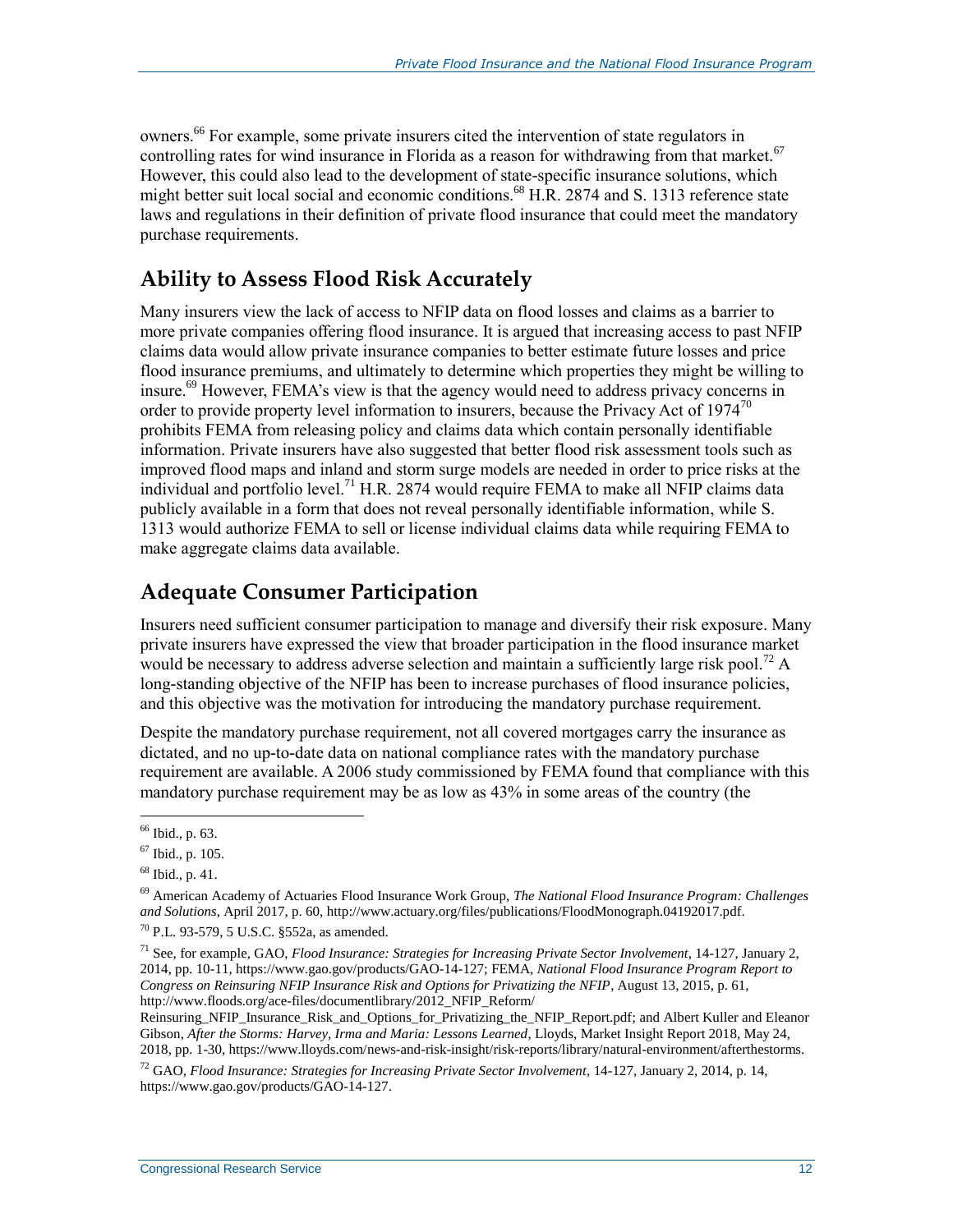Midwest), and as high as  $88\%$  in others (the West).<sup>73</sup> A more recent study of flood insurance in New York City found that compliance with the mandatory purchase requirement by properties in the SFHA with mortgages increased from 61% in 2012 to 73% in 2016.<sup>74</sup> The escrowing of insurance premiums, which began in January 2016, may increase compliance with the mandatory purchase requirement more widely, but no data are yet available.

The mandatory purchase requirement could potentially be expanded to more (or all) mortgage loans made by federally regulated lending institutions for properties in communities participating in the NFIP.<sup>75</sup> Another possible option would be to require all properties within the SFHA to have flood insurance, not just those with federally backed mortgages.<sup>76</sup> Consumer participation could also be increased if the federal government were to mandate that homeowners' insurance policies include flood coverage or require all homeowners to purchase flood insurance.<sup>77</sup> All four bills contain provisions for some form of study to assess the compliance with the mandatory purchase requirement. [H.R. 2874](http://www.congress.gov/cgi-lis/bdquery/z?d115:H.R.2874:) would also increase civil penalties on lenders for failing to enforce the mandatory purchase requirement.

### **Potential Effects of Increased Private Sector Involvement in the Flood Market**

#### **Increased Consumer Choice**

Current NFIP policies offer a relatively limited array of coverages, particularly compared to what is available in private markets for similar insurance against perils other than floods. Private insurance companies could potentially compete with the NFIP by offering coverage not available under the NFIP, such as business interruption insurance, living expenses while a property is being repaired, basement coverage, coverage of other structures on a property, and/or by offering policies with coverage limits higher than the NFIP. The NFIP currently also has a 30-day waiting period in almost all cases before the insurance coverage goes into effect,  $78$  whereas private insurance companies may have a shorter waiting period. Private companies could also offer flood coverage as an add-on to a standard homeowners' policy, which could eliminate the current

<sup>73</sup> Lloyd Dixon, Noreen Clancy, and Seth A. Seabury, et al., *The National Flood Insurance Program's Market Penetration Rate: Estimates and Policy Implications*, RAND Corporation, prepared as part of the Evaluation of the National Flood Insurance Program, February 2006, p. 23, https://www.fema.gov/media-library-data/20130726-1602- 20490-2804/nfip\_eval\_market\_penetration\_rate.pdf.

<sup>74</sup> Lloyd Dixon, Noreen Clancy, and Benjamin M. Miller, et al., *The Cost and Affordability of Flood Insurance in New York City: Economic Impacts of Rising Premiums and Policy Options for One- to Four- Family Homes*, Rand Corporation, RAND RR1776, Santa Monica, CA, April 2017, pp. 15-18, https://www.rand.org/pubs/research\_reports/ RR1776.html.

<sup>75</sup> NFIP, *Report to Congress on Reinsuring NFIP Insurance Risk and Options for Privatizing the NFIP*, Appendix C: Flood Insurance Risk Study: Options for Privatizing the NFIP, August 13, 2015, p. 86, https://www.floods.org/acefiles/documentlibrary/2012\_NFIP\_Reform/

Reinsuring\_NFIP\_Insurance\_Risk\_and\_Options\_for\_Privatizing\_the\_NFIP\_Report.pdf.

<sup>76</sup> Association of State Floodplain Managers, Inc., *Rethinking the NFIP*, ASFPM Comments on NFIP Reform, January 11, 2011, p. 5, http://www.floods.org/ace-files/documentlibrary/National\_Policy/ Rethinking the NFIP Comments from ASFPM 1-11-11.pdf.

<sup>77</sup> GAO, *Flood Insurance: Strategies for Increasing Private Sector Involvement*, 14-127, January 2, 2014, p. 22, https://www.gao.gov/products/GAO-14-127.

<sup>78</sup> See FEMA, *Flood Insurance Manual, General Rules Section*, Revised April 2018, p. GR 9, https://www.fema.gov/ media-library-data/1523307258594-4cf9726b2eb04c3471a3e9d37a58fa6a/03\_general\_rules\_508\_apr2018.pdf.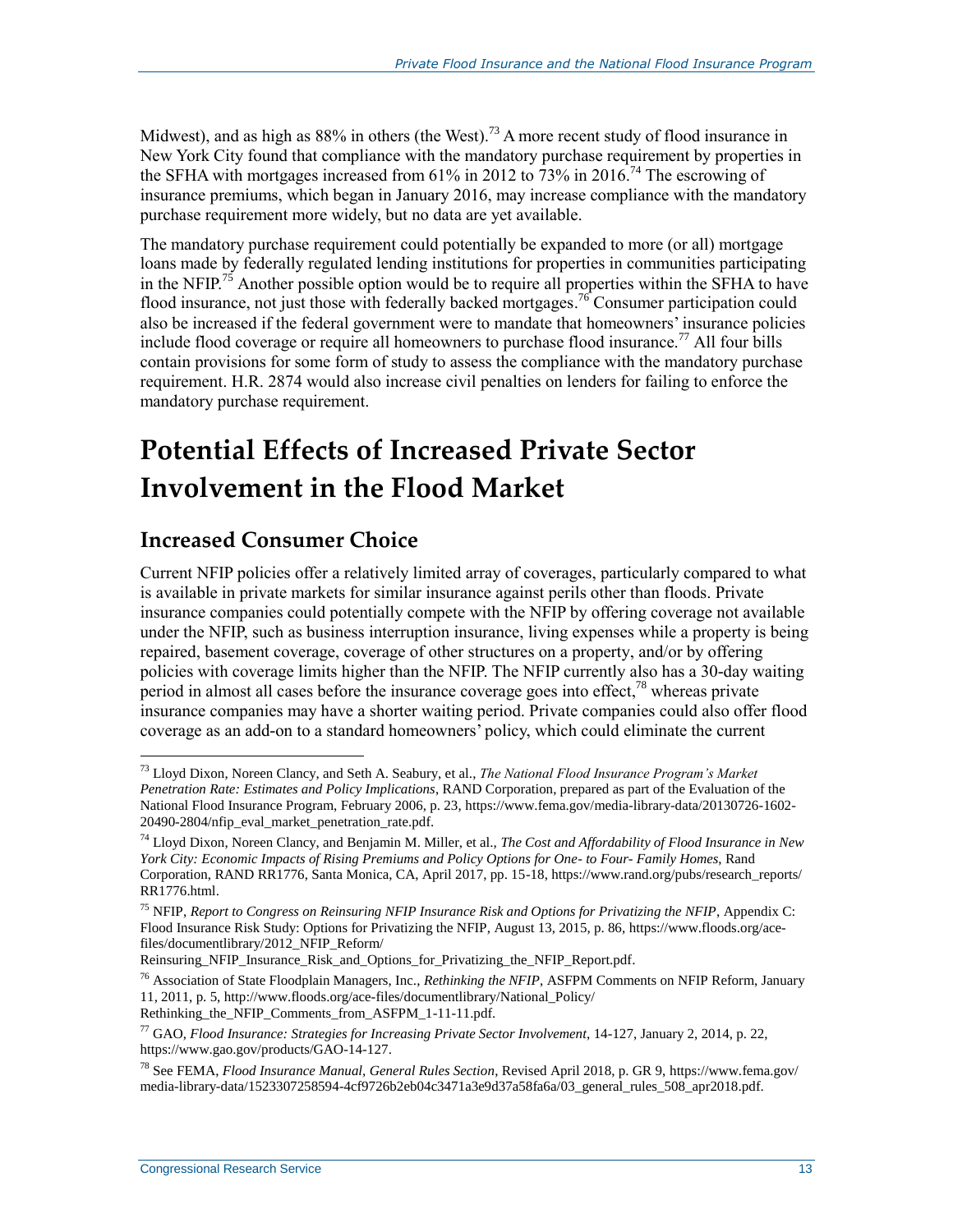problem of distinguishing between flood damage (which is covered by the NFIP) and wind damage (which is often covered by standard homeowners' insurance). Unlike the NFIP, private flood insurance companies may also issue a policy without necessarily requiring elevation certificates, perhaps by using new technology to measure the elevation of individual structures.

#### **Cheaper Flood Insurance**

Since some properties receive lower NFIP rates due to cross subsidies from other NFIP policyholders, it seems likely that some of the non-subsidized NFIP policyholders would be able to obtain less expensive flood insurance from private insurers. Private insurers may also be able to offer premiums more closely tied to individual risks than the NFIP currently does, which would provide lower premiums for some policyholders. Quantifying the potential savings for some policyholders from private insurance is, however, difficult. The amount and extent of crosssubsidization within the NFIP is not currently known, as the NFIP has not historically tracked the number of grandfathered properties.<sup>79</sup> One example of an attempt to provide estimates of NFIP versus private insurance is a modeling exercise carried out by two private companies, Milliman and KatRisk, which looked at premiums for single-family homes in Louisiana, Florida, and Texas. Their modeling suggested that 77% of single-family homes in Florida, 69% in Louisiana, and 92% in Texas would pay less with a private policy than with the NFIP; however, 14% in Florida,  $21\%$  in Louisiana, and 5% in Texas would pay over twice as much.<sup>80</sup> Milliman did not provide any details of the coverage offered by these private policies, nor the basis on which their figures were estimated.

#### **Variable Consumer Protections**

The consumer protections associated with private policies are likely to be enforced at a state level and will therefore be variable; some states may offer a higher level of protection than others. Because private insurers are free to accept or reject potential policyholders as necessary in order to manage their risk portfolio, private insurers may not necessarily renew a policy. A private flood insurance policy might be less expensive than an NFIP policy, but it might also offer less extensive coverage, which a policyholder may not realize until they make a claim following a flood. Unlike the NFIP, the language in private flood insurance policies is not standardized and has not yet been tested in court in the same way as, for example, homeowners' insurance. Thus there may be greater variability in claims outcomes for consumers in the early years of private flood insurance penetration.

 $\overline{a}$  $79$  FEMA does not have a definitive estimate on the number of properties that have a grandfathered rate in the NFIP, though data are being collected to fulfill a separate mandate of HFIAA. Section 28 of HFIAA (P.L. 113-89, 128 Stat. 1033) requires that the Administrator "clearly communicate full flood risk determinations to individual property owners regardless of whether their premium rates are full actuarial rates." To fulfill this mandate, FEMA must identify all properties that are grandfathered or pre-FIRM and notify those policyholders what their property's true flood risk is versus the risk they are currently paying for with a subsidy/cross-subsidy. See FEMA, *Clear Communication Letters*, https://www.fema.gov/media-library/collections/553.

<sup>80</sup> Nancy P. Watkins, *Could Private Flood Insurance Be Cheaper Than the NFIP?* Milliman, Milliman Briefing Paper, San Francisco, CA, July 10, 2017, pp. 1-2, http://www.milliman.com/insight/2017/Could-private-flood-insurance-becheaper-than-the-NFIP/.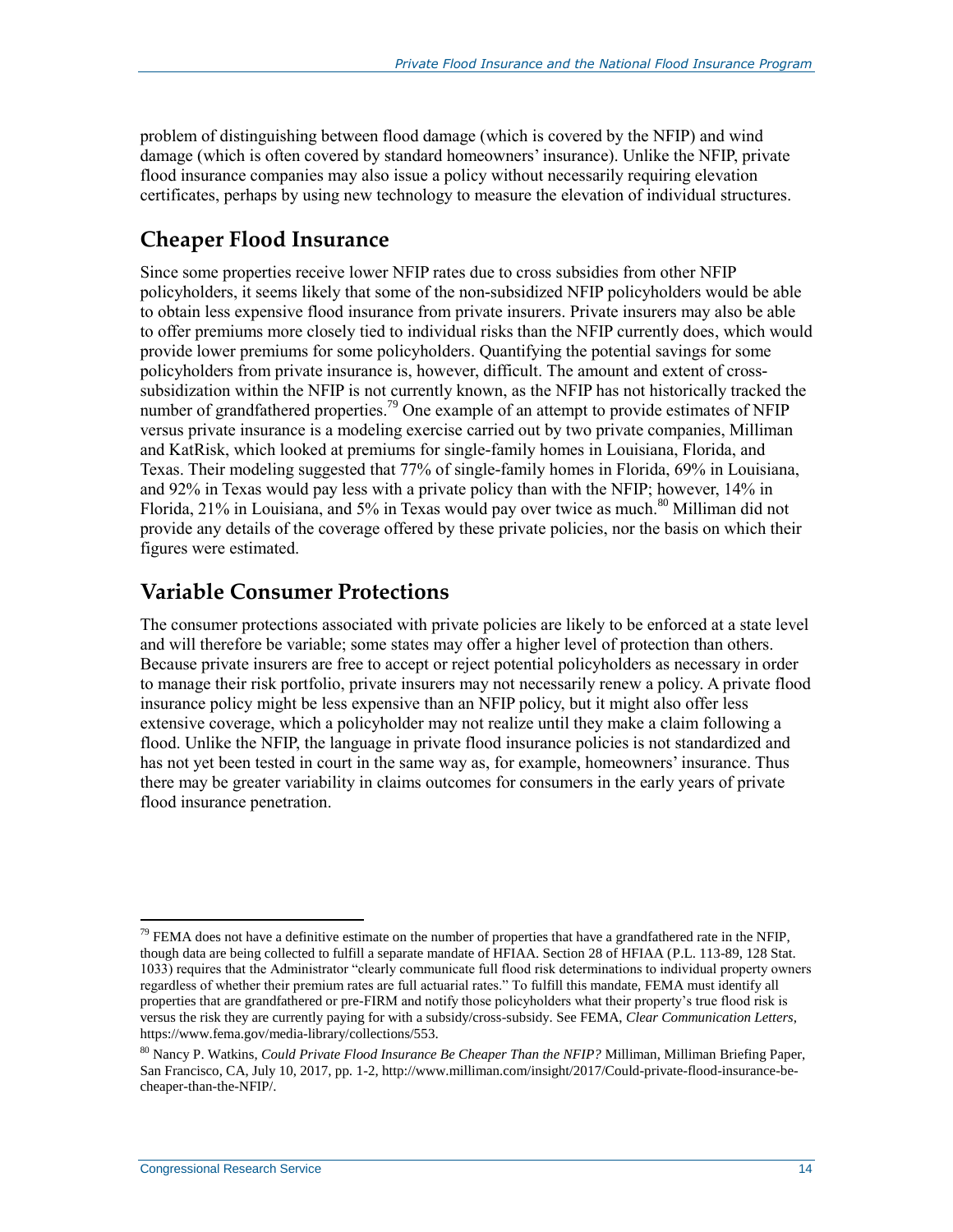#### <span id="page-17-0"></span>**Adverse Selection**

Private sector competition might increase the financial exposure and volatility of the NFIP, as private markets will likely seek out policies that offer the greatest likelihood of profit. In the most extreme case, the private market may "cherry-pick" (i.e., adversely select against the NFIP) the profitable, lower-risk NFIP policies that are "overpriced" either due to cross-subsidization or imprecise flood insurance rate structures, particularly when there is pricing inefficiency in favor of the customer.<sup>81</sup> This could leave the NFIP with a higher density of actuarially unsound policies that are being directly subsidized or benefiting from cross-subsidization. Because the NFIP cannot refuse to write a policy, those properties that are considered "undesirable" by private insurers are likely to remain in the NFIP portfolio—private insurers will not compete against the NFIP for policies that are inadequately priced from their perspective.<sup>82</sup> Private insurers, as profitseeking entities, are unlikely independently to price flood insurance policies in a way that ensures affordable premiums as a purposeful goal, although some private policies could be less expensive than NFIP policies. It is likely that the NFIP would be left with a higher proportion of subsidized policies, which may become less viable in a competitive market. $83$ 

The extent of such "cherry picking" is uncertain with some arguing that it would have little effect.<sup>84</sup> However, evidence from the UK flood insurance market suggests that even in an entirely private market "cherry picking" can be difficult to avoid. Interviews of private insurers indicate that one of the key drivers for the introduction of Flood Re, the new UK private flood insurance scheme, was the emergence of new entrants in the flood insurance market after 2000. These new entrants had little or no existing high-flood-risk business and no commitment to continue to insure this business under the terms of the informal agreement with the government. This gave them a competitive advantage, as they could choose to select the more profitable lower-risk business. One driver for change therefore was that Flood Re would include these new entrants and force them to contribute by charging their clients for the cross-subsidy for Flood Re, leveling the playing field between the private insurers.<sup>85</sup>

A significant increase in private flood insurance policies that "depopulates" the NFIP may also undermine the NFIP's ability to generate revenue, reducing the amount of past borrowing that can be repaid or extending the time required to repay the debt. If the number of NFIP policies decreases, it would likely become increasingly difficult for the remaining NFIP policyholders to subsidize policies, raising prices for the non-subsidized policyholders and thus accelerating the move to private insurance. In the long term the program could be left as a "residual market" for subsidized or high-risk properties. Residual market mechanisms are used in areas such as auto insurance, where consumers may be required to purchase insurance, but higher risk individuals

<sup>81</sup> David Altmaier, Andy Case, and Mike Chaney, et al., *Flood Risk and Insurance*, NAIC Center for Insurance Policy and Research, CIPR Study Series 2017-1, April 2017, p. 47, http://www.naic.org/documents/ cipr\_study\_1704\_flood\_risk.pdf.

<sup>82</sup> FEMA, *National Flood Insurance Program Report to Congress on Reinsuring NFIP Insurance Risk and Options for Privatizing the NFIP*, August 13, 2015, p. 85, http://www.floods.org/ace-files/documentlibrary/2012\_NFIP\_Reform/ Reinsuring\_NFIP\_Insurance\_Risk\_and\_Options\_for\_Privatizing\_the\_NFIP\_Report.pdf.

<sup>83</sup> American Academy of Actuaries Flood Insurance Work Group, *The National Flood Insurance Program: Challenges and Solutions*, April 2017, p. 66, http://www.actuary.org/files/publications/FloodMonograph.04192017.pdf.

<sup>&</sup>lt;sup>84</sup> See, for example, R.J. Lehman, "Private Flood Insurance Market Is Getting Bigger, More Competitive, Less Profitable," *Insurance Journal*, March 18, 2018, at https://www.insurancejournal.com/blogs/right-street/2018/03/18/ 483689.htm.

<sup>&</sup>lt;sup>85</sup> Edmund C. Penning-Rowsell, Sally Priest, and Clare Johnson, "The Evolution of UK Flood Insurance: Incremental Change Over Six Decades," *International Journal of Water Resources Development*, vol. 30, no. 4 (2014), pp. 694-713.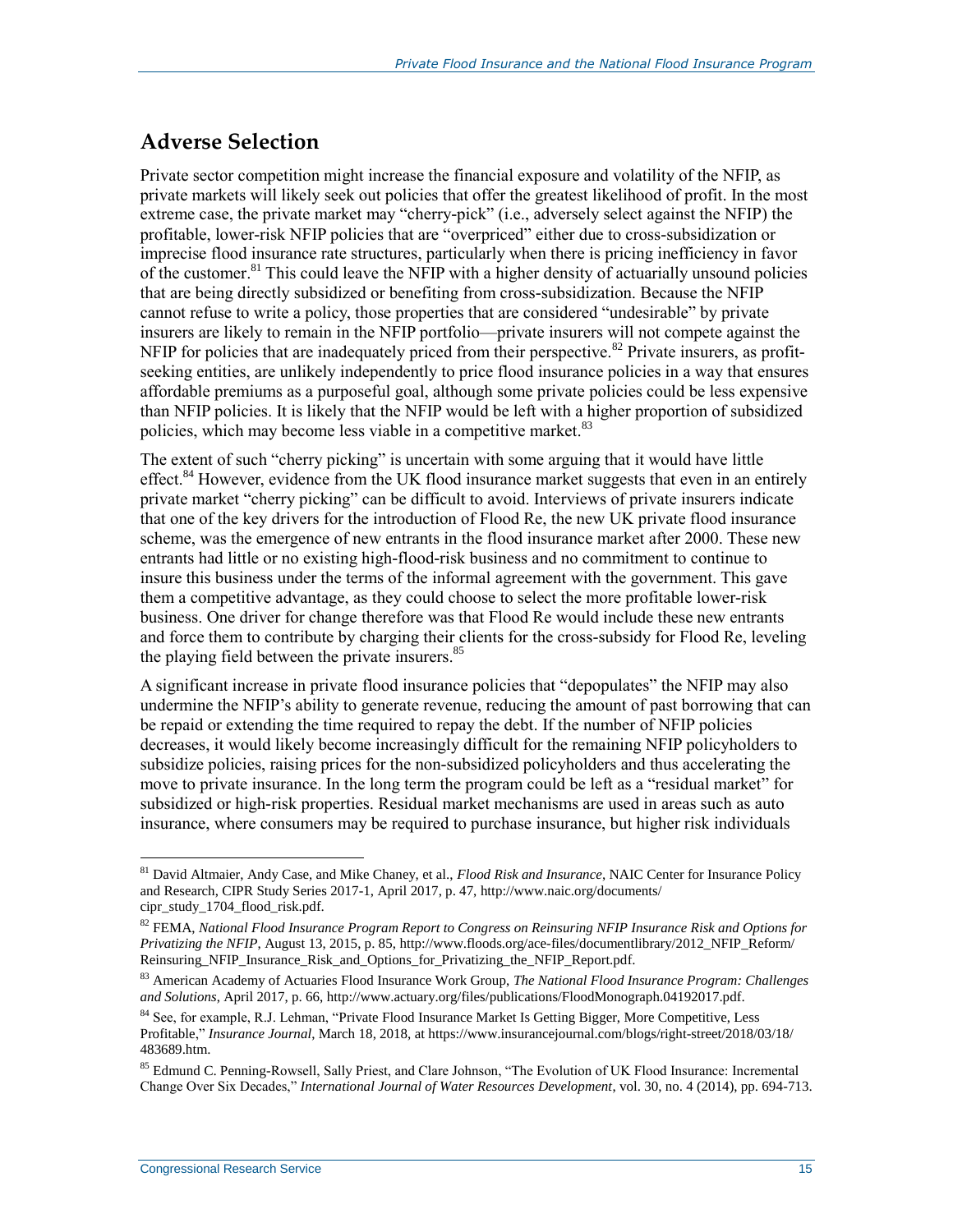may be unable to purchase it from regular insurers. The exact form of residual market mechanisms vary in different states and for different types of insurance, but they typically require some form of outside support either from the government or from insurers themselves.

In its cost estimate of H.R. 2874,  $^{86}$  CBO considered the impact of eliminating the WYO companies' non-compete agreement and estimated that holders of about 690,000 properties that would have been purchased under the NFIP under current law over the 2017-2027 period would instead choose to buy private flood insurance. In CBO's view, no property owners who are subsidized by the NFIP would be expected to be among those leaving the program. $87$  CBO estimated that eliminating the non-compete clause and making NFIP data publically available would lead to an increase in spending of \$39 million for the 2018-2022 period and \$393 million for the  $2018-2017$  period.<sup>88</sup>

[S. 1313](http://www.congress.gov/cgi-lis/bdquery/z?d115:S.1313:) would require FEMA, within two years of enactment, to report on the extent to which the properties for which private flood insurance is purchased tend to be at a lower risk than properties for which NFIP policies are purchased (i.e., the extent of adverse selection), by detailing the risk classifications of the private flood insurance policies. S. 1313 would also give the FEMA Administrator the power to limit the participation of WYO companies in the broader flood insurance marketplace if the Administrator determines that private insurance adversely impacts the NFIP.

#### **Issues for NFIP Flood Mapping and Floodplain Management**

If the number of NFIP policyholders were to decrease significantly, it might also be difficult to support the NFIP's functions of reducing flood risk through flood mapping and floodplain management.<sup>89</sup> NFIP flood mapping is currently funded in two ways, through (1) annual discretionary appropriations; and (2) discretionary spending authority from offsetting money collected from the Federal Policy Fee (FPF). <sup>90</sup> The FPF is paid to FEMA and deposited in the National Flood Insurance Fund (NFIF). The income from the FPF is designated to pay for floodplain mapping activities, floodplain management programs, and certain administrative expenses.<sup>91</sup> About 66% of the resources from the FPF are allocated to flood mapping, with floodplain management receiving about 19% of the overall income from the FPF. $^{92}$  To the extent that the private flood insurance market grows and policies move from the NFIP to private insurers, FEMA will no longer collect the FPF on those policies and less revenue will be available for floodplain mapping and management. Concerns have been raised about maintaining the activities funded by the FPF, with some stakeholders arguing that a form of FPF equivalency, or some form of user fee, should be applied to private flood insurance.<sup>93</sup> Bot[h S. 1313](http://www.congress.gov/cgi-lis/bdquery/z?d115:S.1313:) and S. 1368

<sup>86</sup> Congressional Budget Office, *Cost Estimate. H.R. 2874, 21st Century Flood Reform Act.*, Washington, DC, September 8, 2017, pp. 1-13, https://www.cbo.gov/publication/53088.

<sup>87</sup> Ibid., p. 9.

<sup>88</sup> Ibid., p. 5.

<sup>&</sup>lt;sup>89</sup> For a further discussion of the NFIP's floodplain management and mapping functions, see CRS Report R45099, *National Flood Insurance Program: Selected Issues and Legislation in the 115th Congress*, by Diane P. Horn.  $90$  For an additional explanation of NFIP funding, including the funding for mapping, see CRS Report R44593,

*Introduction to the National Flood Insurance Program (NFIP)*, by Diane P. Horn and Jared T. Brown.  $91$  42 U.S.C. §4014(a)(1)(B)(iii).

 $92$  Email correspondence from FEMA Congressional Affairs staff, December 6, 2016.

<sup>93</sup> Association of State Floodplain Managers, *ASFPM Detailed Priorities for NFIP Reauthorization and Reform*, June 17, 2016, p. 1, http://www.floods.org/ace-images/Priorities.pdf.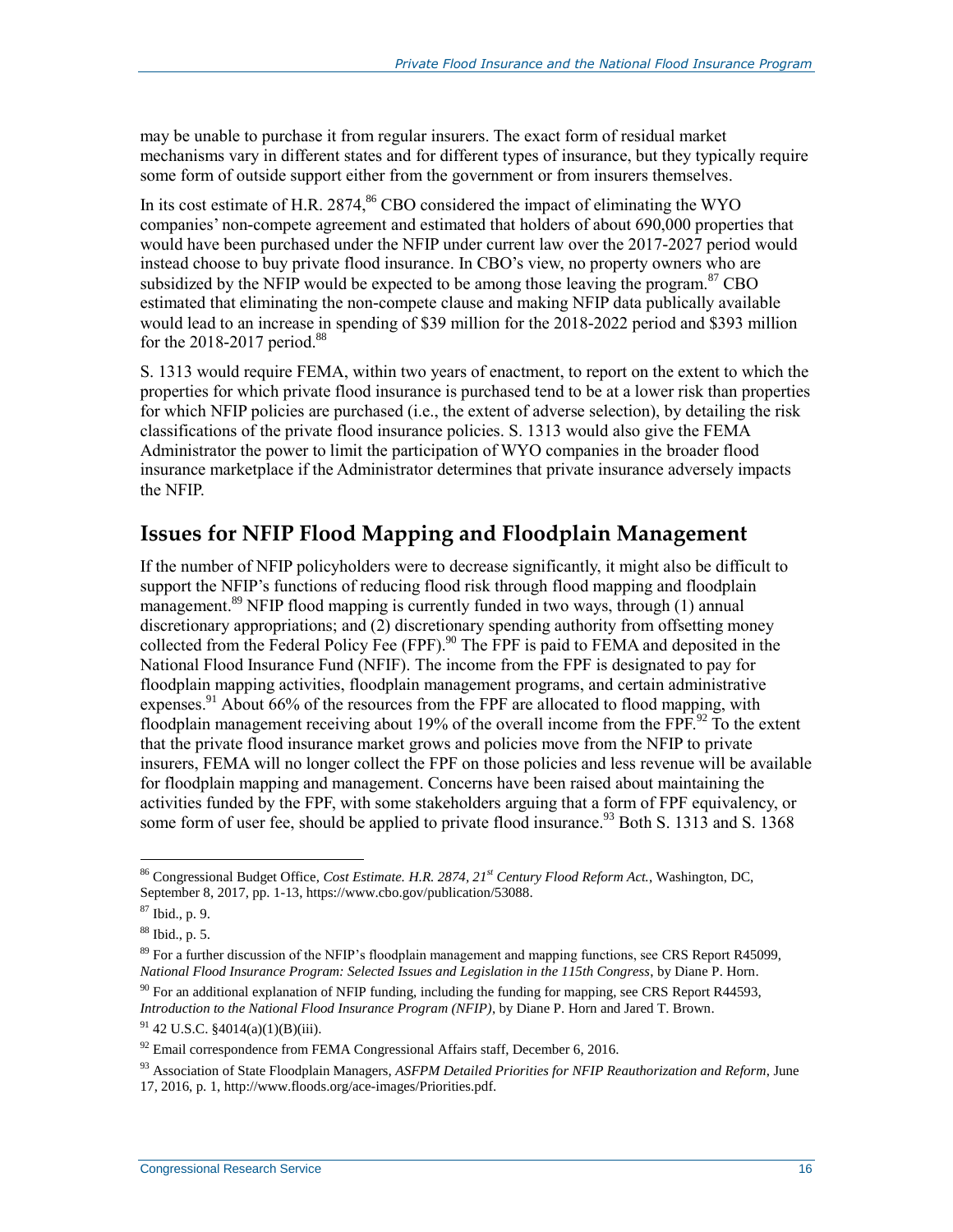contain mechanisms by which private insurance companies could contribute to the costs of floodplain mapping in lieu of paying the FPF.

Enforcement of floodplain management standards could be more challenging within a private flood insurance system, as the current system makes the availability of NFIP insurance in a community contingent on the implementation of floodplain management standards. For example, the Association of State Floodplain Managers (ASFPM) has expressed concerns that the widespread availability of private flood insurance could lead some communities to drop out of the NFIP and rescind some of the floodplain management standards and codes they had adopted, leading to more at-risk development in flood hazard areas.<sup>94</sup> ASFPM suggested that this issue could be addressed by allowing private policies to meet the mandatory purchase requirement only if they were sold in participating NFIP communities.<sup>95</sup> FEMA suggested that access to federal disaster assistance could be made partially contingent on the adoption of appropriate mitigation policies, but noted that this approach could be politically challenging.<sup>96</sup> However, a positive consequence is that government investment in mitigation could increase private market participation by reducing the flood exposure of high-risk properties and thereby increasing the number of properties that private insurers would be willing to cover.  $97$ 

### **Concluding Comments**

The policy debate surrounding NFIP and private insurance has evolved over the last few years. The discussion in 2012 was framed in the context of privatization of the NFIP and actions that might be taken to create conditions for private sector involvement. One of the primary interests of Congress at the time was to reduce the federal government's role in flood insurance by transferring its exposure to the private sector,<sup>98</sup> with an expectation that a realignment of roles would allow the federal government to focus on flood risk mitigation while private markets focused on providing flood insurance.<sup>99</sup> One argument for increasing private sector participation in the U.S. flood market was that competition should lead to innovation in flood risk analytics and modeling and produce new flood insurance products that would better meet customer needs and lead to greater levels of insurance market penetration.<sup>100</sup> In fact, private sector flood risk analytics and modeling have improved significantly before any sizable entry of private insurers into the market. Another argument was that, in contrast to the NFIP, which cannot diversify its portfolio of flood risk by insuring unrelated risks, the insurance industry can diversify catastrophic risks with

<sup>94</sup> Association of State Floodplain Managers, *ASFPM's Comments on Loans in Areas Having Special Flood Hazards - Private Flood Insurance Joint Notice of Proposed Rulemaking*, January 6, 2017, pp. 1-4, http://www.floods.org/aceimages/PrivateFloodIns\_OCC\_Jan2017.pdf.

 $^{\mathrm{95}}$  Ibid.

<sup>96</sup> FEMA, *National Flood Insurance Program Report to Congress on Reinsuring NFIP Insurance Risk and Options for Privatizing the NFIP*, August 13, 2015, p. 92, http://www.floods.org/ace-files/documentlibrary/2012\_NFIP\_Reform/ Reinsuring\_NFIP\_Insurance\_Risk\_and\_Options\_for\_Privatizing\_the\_NFIP\_Report.pdf.

<sup>97</sup> FEMA, *National Flood Insurance Program Report to Congress on Reinsuring NFIP Insurance Risk and Options for Privatizing the NFIP*, August 13, 2015, p. 108, http://www.floods.org/ace-files/documentlibrary/2012\_NFIP\_Reform/ Reinsuring\_NFIP\_Insurance\_Risk\_and\_Options\_for\_Privatizing\_the\_NFIP\_Report.pdf.

<sup>98</sup> Ibid., p. 2.

<sup>99</sup> Ibid., p. 52.

<sup>100</sup> FEMA, *National Flood Insurance Program Report to Congress on Reinsuring NFIP Insurance Risk and Options for Privatizing the NFIP*, August 13, 2015, p. 50, http://www.floods.org/ace-files/documentlibrary/2012\_NFIP\_Reform/ Reinsuring\_NFIP\_Insurance\_Risk\_and\_Options\_for\_Privatizing\_the\_NFIP\_Report.pdf.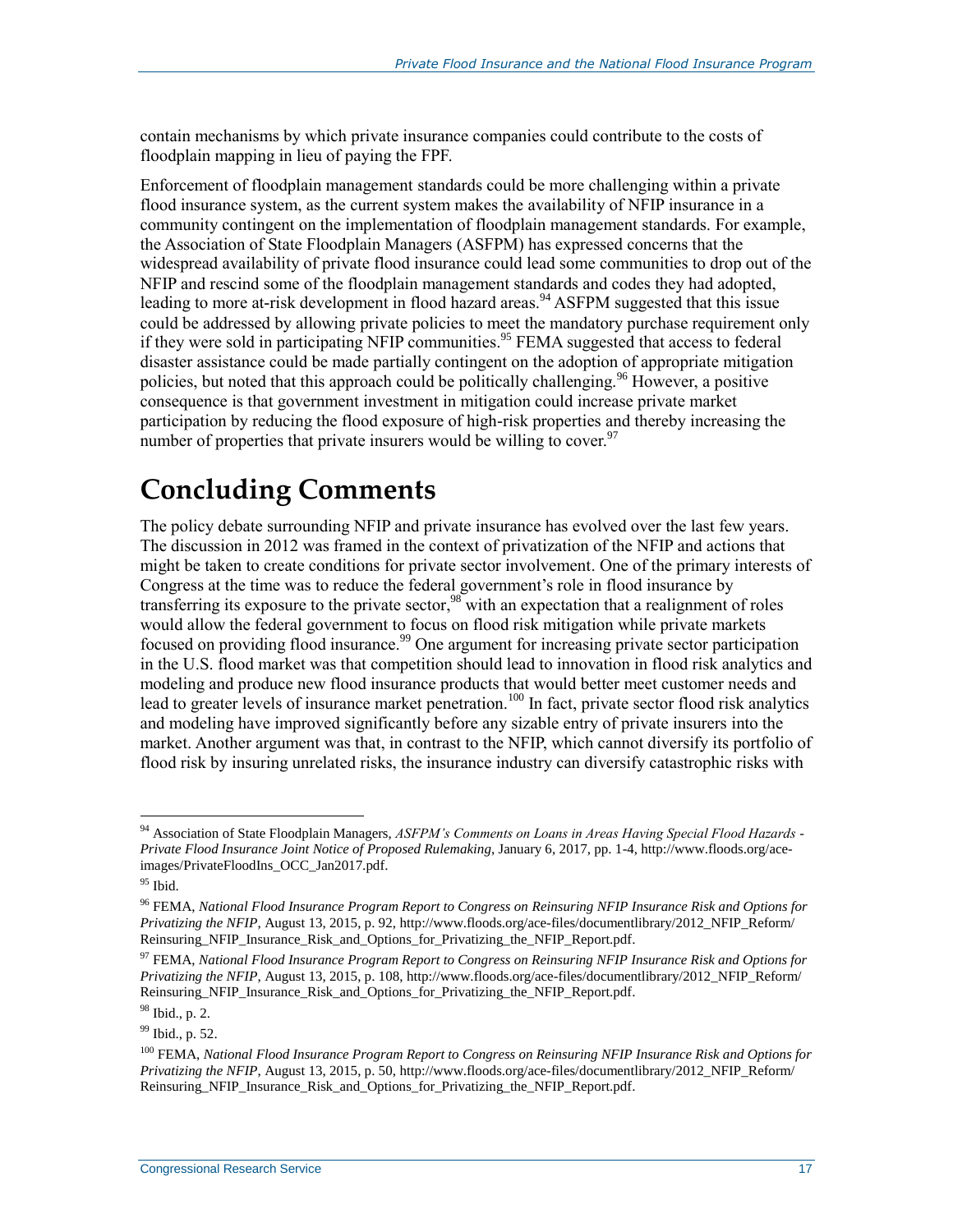uncorrelated or less correlated risks from other perils, other geographic regions, non-catastrophic risks, or risks from unrelated lines of business.<sup>101</sup>

FEMA considered a range of concrete steps by which the barriers to private sector involvement could be addressed.<sup>102</sup> One of these has been introduced: the purchase of reinsurance. Two others are in progress: the reduction of premium subsidies for some properties<sup>103</sup> and reporting to make premium subsidies and cross-subsidies more transparent.<sup>104</sup> Although BW-12 directed FEMA to make a recommendation about the best manner in which to accomplish the privatization of the NFIP, FEMA presented the report without a recommendation, arguing that any privatization strategy is complex and involves significant policy decisions that would require input from a variety of stakeholders. They concluded that there is no single, clear solution; it is heavily politicized; and harsh criticism of any change is inevitable.<sup>105</sup>

Currently the discussion is more focused on sharing risk, with the recognition that neither the NFIP nor the private sector is likely to be able to write all of the policies needed to cover all of the flood risk in the United States. FEMA has identified the need to increase flood insurance coverage across the nation as a major priority for NFIP reauthorization, and this also forms a key element of their 2018-2022 strategic plan.<sup>106</sup> FEMA has developed a "moonshot" with the goal of doubling flood insurance coverage by 2023 through the increased sale of both NFIP and private policies.

The 2017 hurricane season highlighted the flood insurance gap in the United States, where many people that are exposed to flood risk are not covered by flood insurance. For example, in Texas and Florida, less than a third of the flooded residential structures in SFHAs were insured, and no more than 10%-12% of flooded residential structures outside the SFHA were insured.<sup>107</sup> Recent floods have also demonstrated that insured flood victims generally receive significantly more from NFIP flood insurance than from FEMA Individual Assistance (IA). For example, in the 2015 South Carolina floods, the average NFIP claim was \$34,936, while the average IA payment was about \$3,199. In the 2016 Louisiana floods, the average NFIP claim was \$90,725, while the average IA payment was about \$9,349. For Hurricane Harvey, the average NFIP claim was \$112,964, while the average IA payment in Texas was about \$4,331. For Hurricane Irma, the average NFIP claim was \$45,421, while the average IA payment in Florida was about \$1,302.<sup>108</sup>

 $101$  Ibid., p. 51.

<sup>102</sup> Ibid., pp. 82-84.

<sup>&</sup>lt;sup>103</sup> For a discussion of the reduction of NFIP subsidies and cross-subsidies, see the section on Pricing and Premium Rate Structure in CRS Report R44593, *Introduction to the National Flood Insurance Program (NFIP)*, by Diane P. Horn and Jared T. Brown, and the section on Premiums Subsidies and Cross-Subsidies in CRS Report R45099, *National Flood Insurance Program: Selected Issues and Legislation in the 115th Congress*, by Diane P. Horn.

<sup>&</sup>lt;sup>104</sup> The requirement in section 28 of HFIAA (P.L. 113-89, 128 Stat. 1033) that the Administrator "clearly communicate full flood risk determinations to individual property owners regardless of whether their premium rates are full actuarial rates."

<sup>105</sup> FEMA, *National Flood Insurance Program Report to Congress on Reinsuring NFIP Insurance Risk and Options for Privatizing the NFIP*, August 13, 2015, p. 84, http://www.floods.org/ace-files/documentlibrary/2012\_NFIP\_Reform/ Reinsuring\_NFIP\_Insurance\_Risk\_and\_Options\_for\_Privatizing\_the\_NFIP\_Report.pdf.

<sup>106</sup> FEMA, *2018-2022 Strategic Plan*, https://www.fema.gov/media-library/assets/documents/160940.

<sup>&</sup>lt;sup>107</sup> CRS analysis of data provided by FEMA Congressional Affairs staff, November 6, 2017. For additional information on NFIP penetration rates in recent floods, see CRS Insight IN10890, *Closing the Flood Insurance Gap*, by Diane P. Horn.

<sup>108</sup> CRS analysis of data from FEMA on average NFIP payments at https://www.fema.gov/significant-flood-events. Data on IA payments for 2015 South Carolina floods at https://www.fema.gov/disaster/4241. Data for IA payments for 2016 Louisiana floods at https://www.fema.gov/disaster/4277. Data for IA payments for Hurricane Harvey in Texas at (continued...)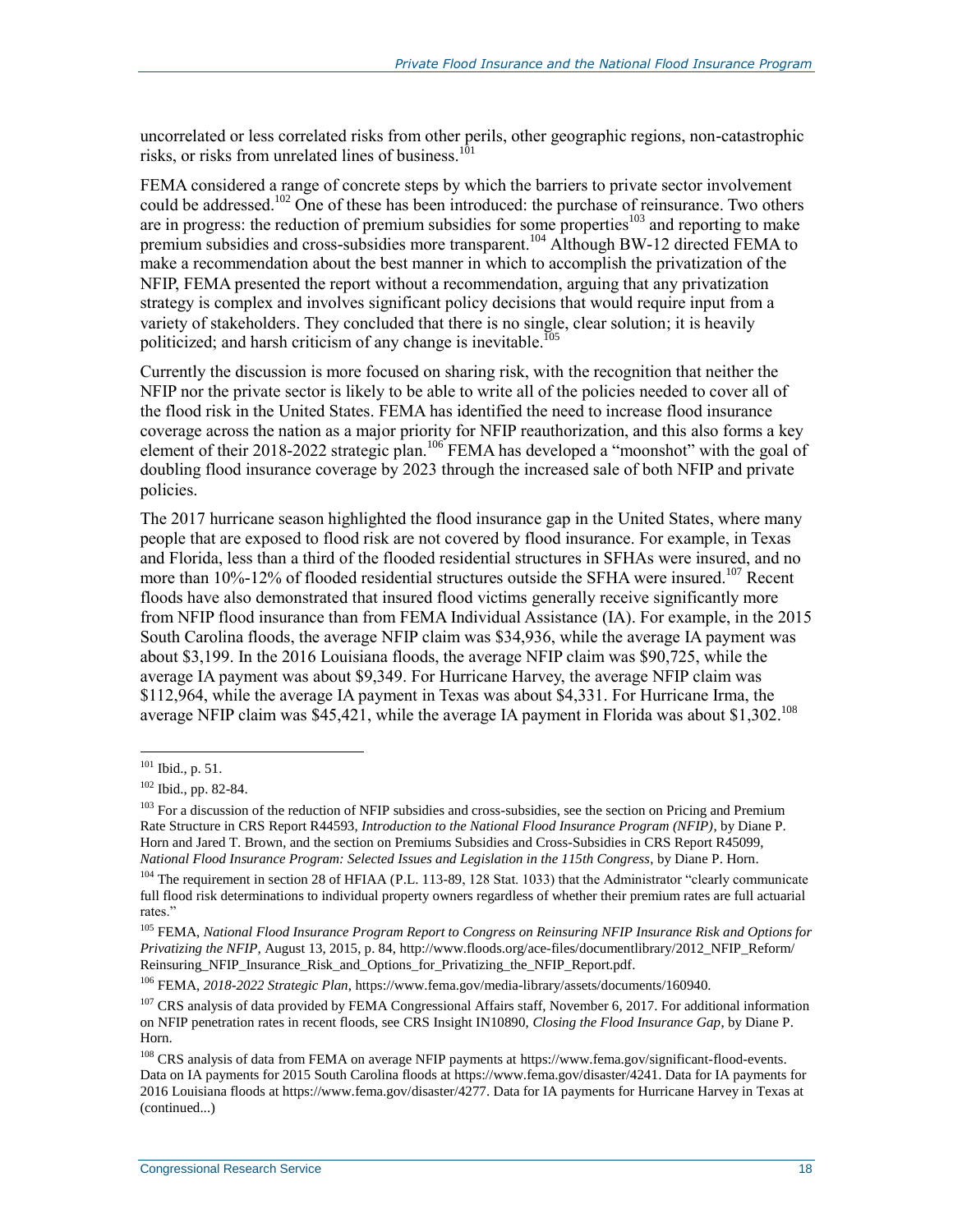FEMA's view is that both the NFIP and an expanded private market will be needed to increase flood insurance coverage for the nation and reduce uninsured flood losses.<sup>109</sup> However, the private market is unlikely to expand significantly without congressional action. The concerns of private companies related to the mandatory purchase requirement and continuous coverage and the concerns of some Members of Congress about adverse selection are among the most pressing issues likely to be addressed in any upcoming NFIP reauthorization.

l

<sup>(...</sup>continued)

https://www.fema.gov/disaster/4332. Data for IA payments for Hurricane Irma in Florida at https://www.fema.gov/ disaster/4337.

<sup>109</sup> Roy Wright, *Keynote Remarks to National Flood Conference*, May 1, 2017, https://www.fema.gov/media-librarydata/1493727672905-9f2950b534607c3f9ef3e771d28a81e2/ PreparedRemarks\_Wright\_NationalFloodConference\_May2017.pdf.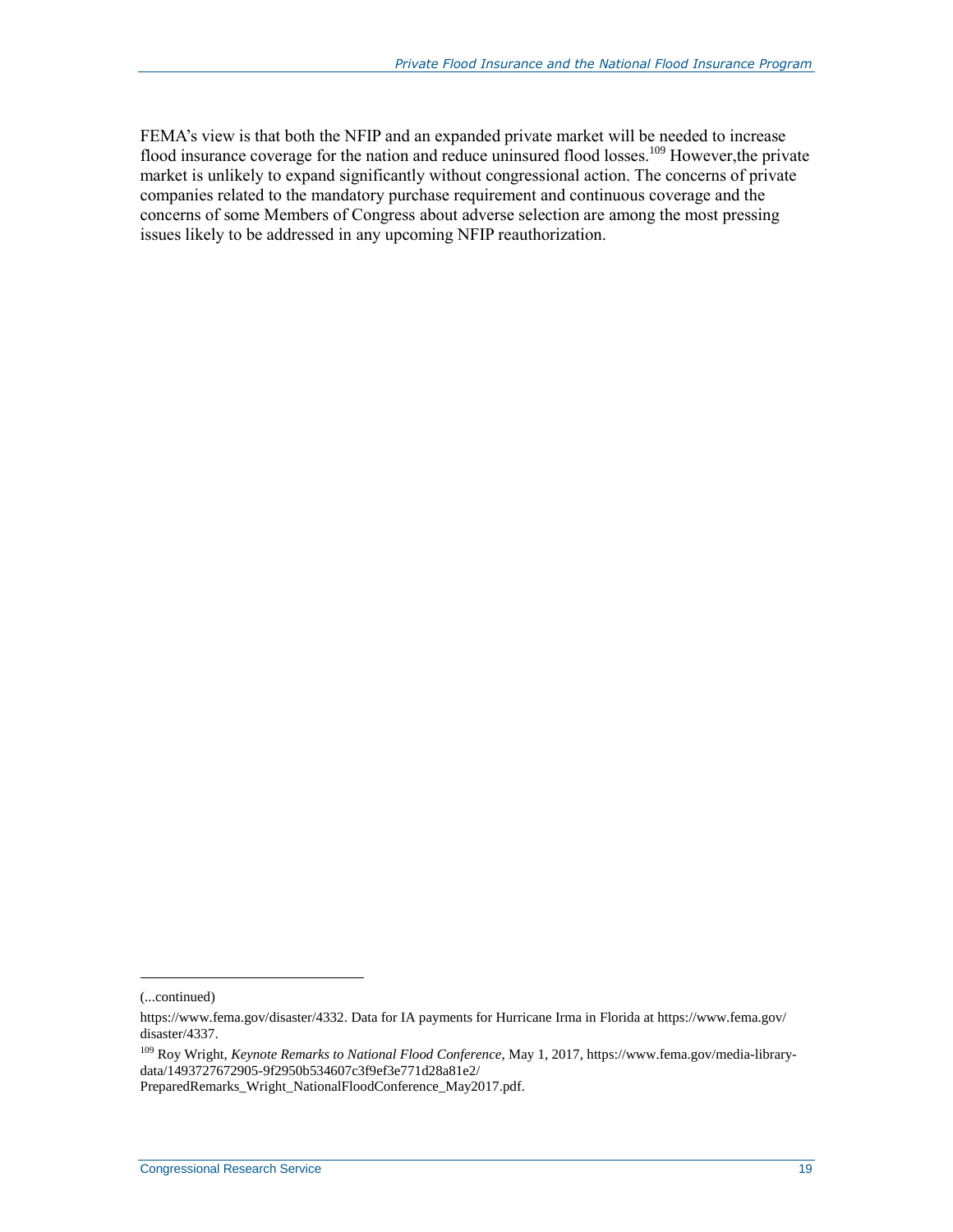## **Appendix. Provisions Related to Private Flood Insurance in Legislation in the 115th Congress**

The provisions in the House bill and the three Senate bills which relate to private flood insurance, and the issues raised as barriers to private sector involvement, are summarized below and compared side-by-side in **[Table A](#page-27-0)-1**. All of the bills also include provisions related to administrative reforms of the NFIP, some of which may be relevant to private insurance companies, which are not described in this report.

#### **[H.R. 2874,](http://www.congress.gov/cgi-lis/bdquery/z?d115:H.R.2874:) 21St Century Flood Reform Act**

- H.R. 2874, Section 102, would phase out the pre-FIRM subsidy for primary residences at a rate of 6.5%-15% (compared to the current rate of 5%-18%), except that in the first year after enactment, the minimum rate increase would be 5%; in the second year after enactment, the minimum rate increase would be 5.5%; and in the third year of enactment, the minimum rate increase would be 6%. The phaseout of the pre-FIRM subsidy for other categories of properties (non-primary residences, non-residential properties, severe repetitive loss properties, properties with substantial cumulative damage, and properties with substantial damage or improvement after July 6, 2012) would remain at 25%. This section would make it possible, but not certain, for FEMA to raise premiums more rapidly than under current legislation by increasing the minimum rate at which the pre-FIRM subsidy could be removed for primary residences.
- [H.R. 2874,](http://www.congress.gov/cgi-lis/bdquery/z?d115:H.R.2874:) Section 201, would revise the definition of private flood insurance previously defined in BW-12. This section would strike existing statutory language describing how private flood insurance must provide coverage "as broad as the coverage" provided by the NFIP. Instead, the definition would rely on whether the insurance policy and insurance company were in compliance in the individual state (as defined to include certain territories and the District of Columbia). Further, "private flood insurance" would be specifically defined as including surplus lines insurance.<sup>110</sup> Though the majority of regulation of private flood insurance would then rest with individual states, federal regulators<sup>111</sup> would be required to develop and implement requirements relating to the financial strength of private insurance companies from which such entities and agencies will accept private insurance, provided that such requirements shall not affect or conflict with any state law, regulation, or procedure concerning the regulation of the business of insurance. The dollar amount of coverage would still have to meet federal statutory requirements and the GSEs may implement requirements relating to the financial strength of such companies offering flood insurance. This section would also specify that if a property owner purchases private flood insurance and decides then to return to the NFIP, they would be considered to

<sup>&</sup>lt;sup>110</sup> Surplus lines (or non-admitted) insurance provide coverage for unusual risks typically unavailable in the traditional insurance marketplace. For a further discussion of surplus lines insurance, see the NAIC website at http://www.naic.org/cipr\_topics/topic\_surplus\_lines.htm.

<sup>&</sup>lt;sup>111</sup> Specifically "the Director of the Federal Housing Finance Agency, in consultation with the Federal National Mortgage Association, the Federal Home Loan Mortgage Corporation, the Secretary of Housing and Urban Development, the Government National Mortgage Association, and the Secretary of Agriculture."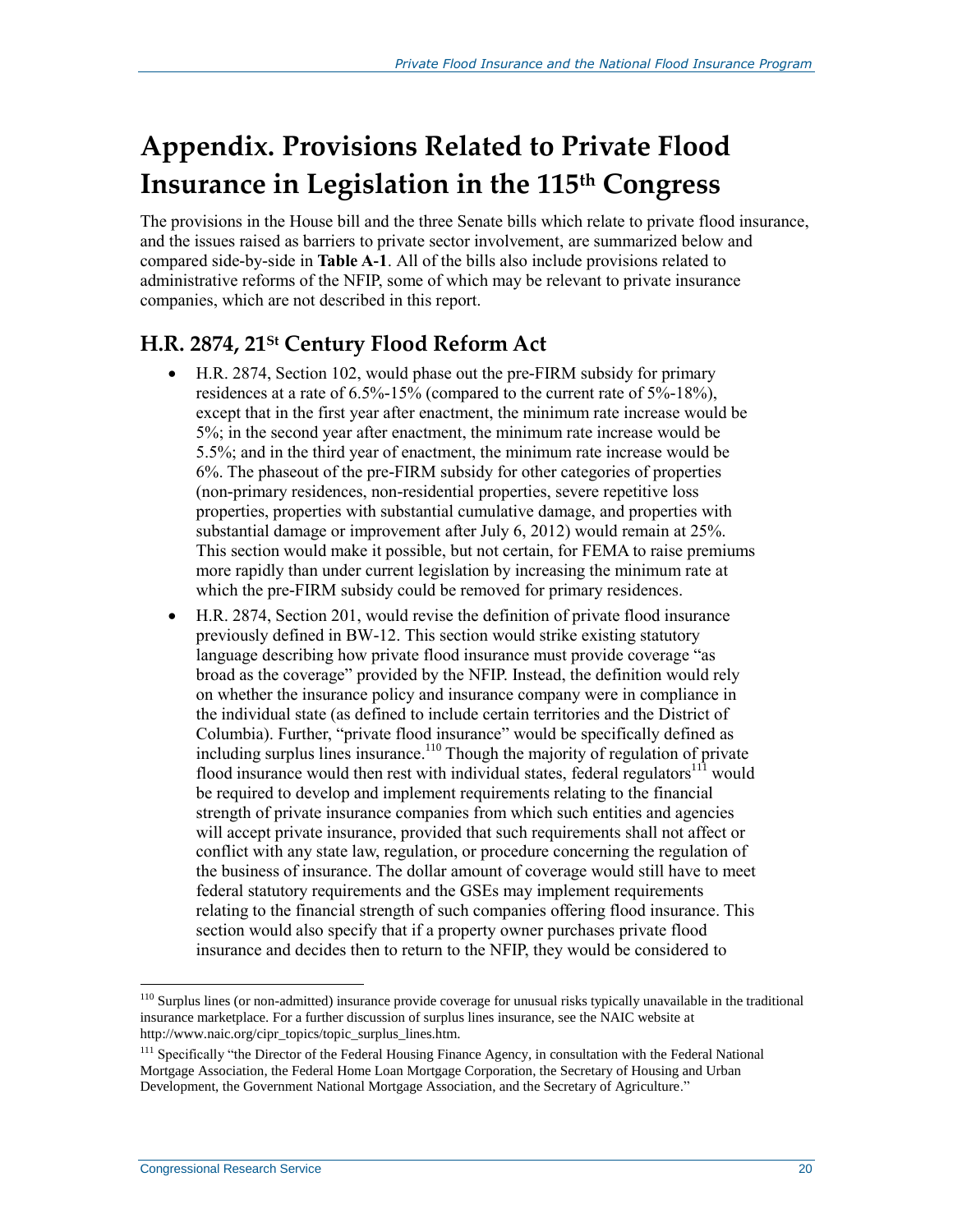have maintained continuous coverage. This section would allow private insurers to offer policies that provide coverage that might differ significantly from NFIP coverage, either by providing greater coverage or potentially providing reduced coverage that could leave policyholders exposed after a flood.

- H.R. 2874, Section 202, would apply the mandatory purchase requirement only to residential improved real estate, thereby eliminating the requirement for other types of properties (e.g., all commercial properties) to purchase flood insurance from January 1, 2019. This would likely affect the policy base of the NFIP by reducing the number of commercial properties covered.<sup>112</sup> However, it is uncertain how many would elect to forgo insurance coverage (public or private) entirely. To the extent that commercial properties no longer choose to carry insurance (or are allowed to drop insurance coverage by the conditions of their mortgages), there may be increased uninsured damages to these properties from floods.
- [H.R. 2874,](http://www.congress.gov/cgi-lis/bdquery/z?d115:H.R.2874:) Section 203, would eliminate the non-compete requirement in the WYO arrangement with FEMA that currently restricts WYO companies from selling both NFIP and private flood insurance policies. This would allow the WYO companies to offer their own insurance policies while also receiving reimbursement for their participation in the WYO program to administer the NFIP policies. It is unknown what criteria WYO companies would use to establish their own policies, and how they would choose to offer those policies rather than NFIP policies to potential customers. This section has essentially been pre-empted by FEMA's proposed changes for FY2019 to remove the WYO noncompete clause.<sup>113</sup>
- H.R. 2874, Section 204, would require FEMA to make publicly available all data, models, assessments, analytical tools, and other information that is used to assess flood risk or identify and establish flood elevations and premiums. This section would also require FEMA to develop an open-source data system by which all information required to be made publicly available may be accessed by the public on an immediate basis by electronic means. Within 12 months after enactment, FEMA would be required to establish and maintain a publicly searchable database that provides information about each community participating in the NFIP. This section provides that personally identifiable information would not be made available; the information provided would be based on data that identifies properties at the zip code or census block level. Ultimately, this data could be used to better inform the participation of private insurers in offering private flood insurance, as well as informing future flood mitigation efforts. However, the availability of NFIP data could make it easier for private insurers to identify the NFIP policies that are "overpriced" due to explicit cross-subsidization or imprecise flood insurance rate structures, and adversely select these properties, while the government would likely retain those policies that benefit from those subsidies and imprecisions, potentially increasing the deficit of the NFIP.<sup>114</sup>

<sup>&</sup>lt;sup>112</sup> As of March 2018, there were 262,283 non-residential policies out of a total of 5,025,389 NFIP policies, or 5.2%. See https://www.fema.gov/policies-force-occupancy-type.

<sup>&</sup>lt;sup>113</sup> FEMA, "National Flood Insurance Program (NFIP); Assistance to Private Sector Property Insurers, Notice of FY 2019 Arrangement," 83(52) *Federal Register* 11772-11778, March 16, 2018.

<sup>114</sup> American Academy of Actuaries Flood Insurance Work Group, *The National Flood Insurance Program:*  (continued...)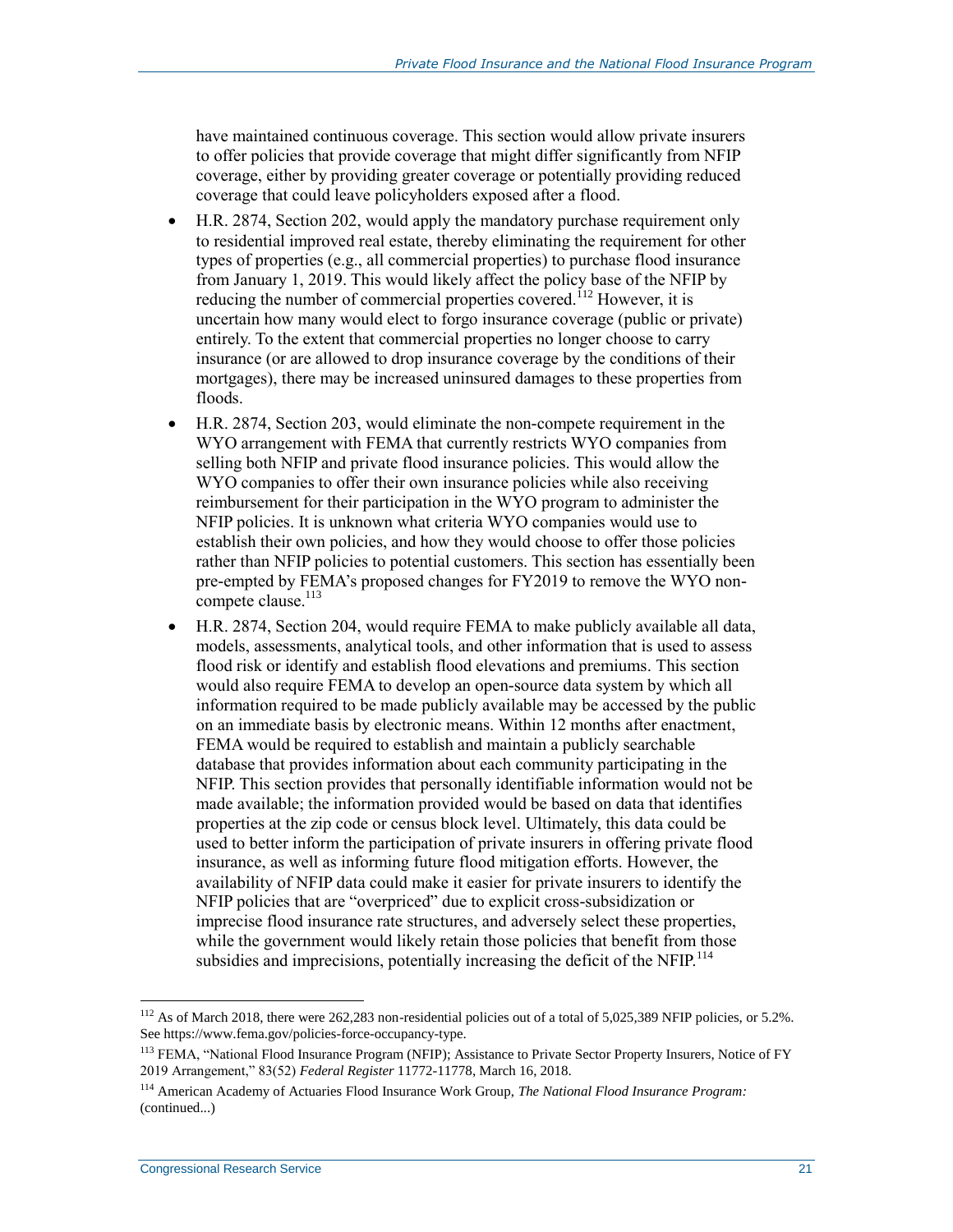- [H.R. 2874,](http://www.congress.gov/cgi-lis/bdquery/z?d115:H.R.2874:) Section 506, would establish that the allowance paid to WYO companies would not be greater than 27.9% of the chargeable premium for such coverage. It would also require FEMA to reduce the cost of companies participating in the WYO program.
- H.R. 2874, Section 507, would increase the civil penalties from \$2,000 to \$5,000 on federally regulated lenders for failure to comply with enforcing the mandatory purchase requirement. In addition, the federal entities for lending regulations, in consultation with FEMA, would be required jointly to update and reissue the guidelines on compliance with mandatory purchase.
- [H.R. 2874,](http://www.congress.gov/cgi-lis/bdquery/z?d115:H.R.2874:) Section 513, would require a report by GAO on the implementation and efficacy of the mandatory purchase requirement within 18 months of enactment.
- H.R. 2874, Section 511, would require annual transfer of a portion of the risk of the NFIP to the private reinsurance or capital markets to cover a FEMAdetermined probable maximum loss target that is expected to occur in the fiscal year, no later than 18 months after enactment.

#### **[S. 1313,](http://www.congress.gov/cgi-lis/bdquery/z?d115:S.1313:) Flood Insurance Affordability and Sustainability Act of 2017**

- S. 1313, Section 101, would require annual transfer of a portion of the risk of the NFIP to the private reinsurance or capital markets in an amount that is sufficient to maintain the ability of the program to pay claims, and limit the exposure of the NFIP to potential catastrophic losses from extreme events.
- [S. 1313,](http://www.congress.gov/cgi-lis/bdquery/z?d115:S.1313:) Section 102, would require FEMA to conduct a study in coordination with the National Association of Insurance Commissioners to address how to increase participation in flood insurance coverage through programmatic and regulatory changes, and report to Congress no later than 18 months after enactment. This study would be required to include but not be limited to options to (1) expand coverage beyond the SFHA to areas of moderate flood risk; (2) automatically enroll customers in flood insurance while providing customers the opportunity to decline enrollment; and (3) create bundled flood insurance coverage that diversifies risk across multiple-peril insurance.
- S. 1313, Section 401, would allow any state-approved private insurance to satisfy the mandatory purchase requirement, and allow private flood insurance to count as continuous coverage. This section would also change the amount of insurance required<sup>115</sup> for both private flood insurance policies and NFIP policies in order to satisfy the mandatory purchase requirement. The required coverage would be the lesser of 80% of the purchase price of the property, the maximum NFIP coverage for that type of property, or the outstanding balance of the loan (for multiunit

<sup>(...</sup>continued)

*Challenges and Solutions*, April 2017, p. 4, http://www.actuary.org/files/publications/FloodMonograph.04192017.pdf. <sup>115</sup> 42 U.S.C. §4012a(a) requires that a building or mobile home must be covered by flood insurance in an amount at least equal to its development or project cost (less estimated land cost) or to the maximum limit of coverage made

available with respect to the particular type of property under the NFIP, whichever is less. This section also provides that the amount of flood insurance need not exceed the outstanding principal balance of the loan and need not be required beyond the term of the loan.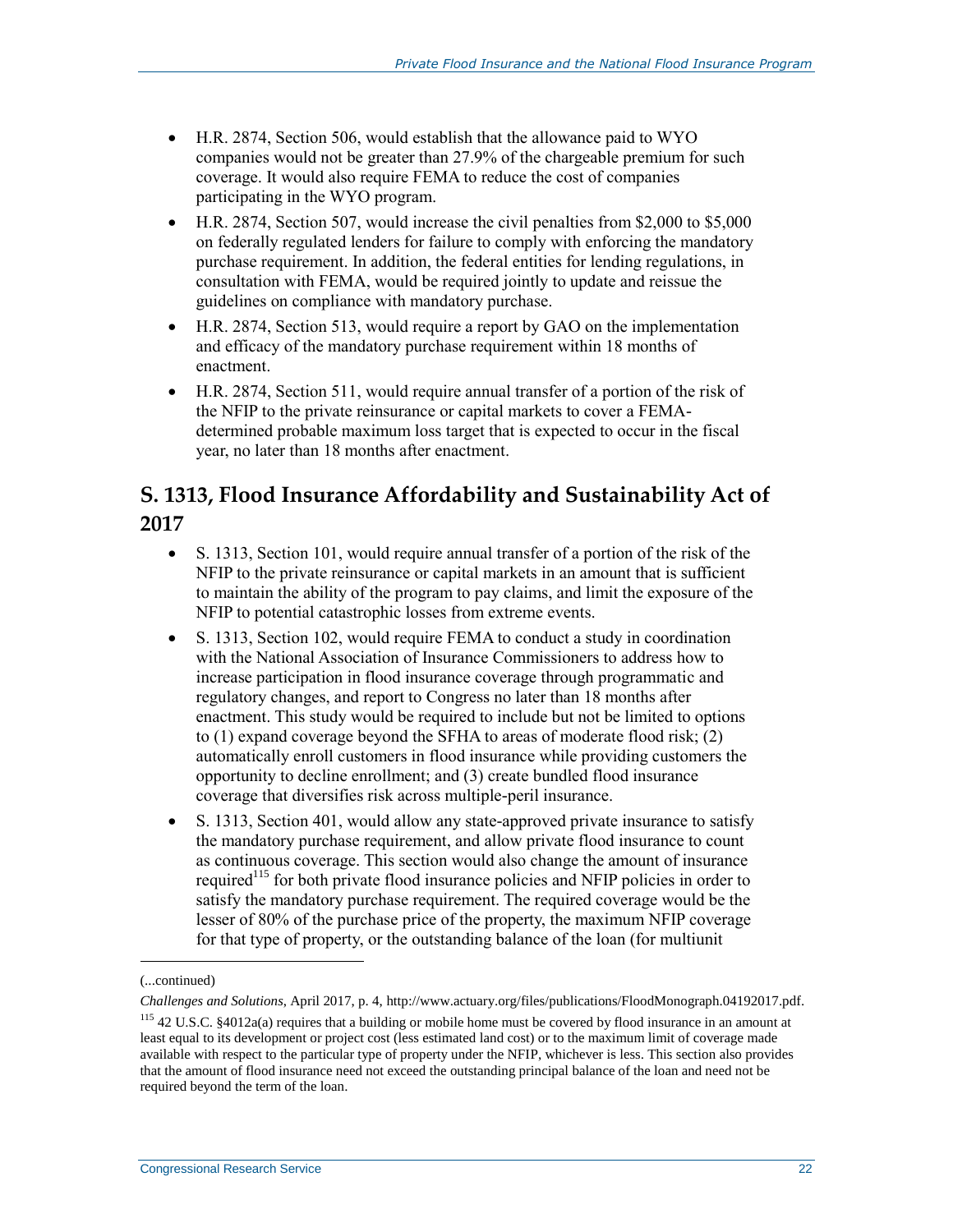structures only). This section would also require FEMA, within two years of enactment, to report on the extent to which the properties for which private flood insurance is purchased tend to be at a lower risk than properties for which NFIP policies are purchased (i.e., the extent of adverse selection), by detailing the risk classifications of the private flood insurance policies. This data, while identifying adverse selection based on risk profiles, might not identify if there has been adverse selection based on subsidization.

- [S. 1313,](http://www.congress.gov/cgi-lis/bdquery/z?d115:S.1313:) Section 402, would give temporary authority for sale of private flood insurance by WYO companies for certain properties during the first two years after enactment (e.g., non-residential properties, severe repetitive loss properties, business properties, or any property that has incurred flood-related damage in which the cumulative amount of payments equaled or exceeded the fair market value of the property).<sup>116</sup> After two years and on completion of a study measuring the risk classification underwritten by participating WYO companies, if the FEMA Administrator determines that the provision of flood insurance to properties in addition to those categories above will not adversely impact the ability of the NFIP to maintain a diverse risk pool, the Administrator would be authorized to expand (or limit) the participation of WYO companies in the broader flood insurance marketplace.
- S. 1313, Section 403, would require FEMA to study the feasibility of selling or licensing the use of historical structure-specific NFIP claims data to nongovernmental entities, while reasonably protecting policyholder privacy, and report within a year of enactment. This section would also authorize FEMA to sell or license claims data as the Administrator determines is appropriate and in the public interest, with the proceeds to be deposited in the National Flood Insurance Fund (NFIF).
- [S. 1313,](http://www.congress.gov/cgi-lis/bdquery/z?d115:S.1313:) Section 404, would require an insurance company that issues a policy for private flood insurance to impose and collect an annual surcharge equivalent to the Federal Policy Fee (FPF),  $17$  which would be transferred to the FEMA Administrator and deposited in the NFIF.
- S. 1313, Section 602, would require FEMA, not later than one year from enactment, to create and maintain a publicly searchable database that includes the aggregate number of claims filed each month, by state; the aggregate number of claims paid in part or in full; and the aggregate number of claims denials appealed, denials upheld on appeal, and denials overturned on appeal; without making personally identifiable information available.

### **[S. 1368,](http://www.congress.gov/cgi-lis/bdquery/z?d115:S.1368:) Sustainable, Affordable, Fair, and Efficient [SAFE] National Flood Insurance Program Reauthorization Act of 2017**

 S. 1368, Section 302, would establish that the total amount of reimbursement paid to WYO companies would not be greater than 22.46% of the chargeable premium for such coverage.

<sup>116</sup> 42 U.S.C. §4014(a)(2)(A)-(D).

<sup>&</sup>lt;sup>117</sup> The Federal Policy Fee (FPF) was authorized by Congress in 1990 and helps pay for the administrative expenses of the program, including floodplain mapping and some of the insurance operations. See 42 U.S.C. §4014(a)(1)(B)(iii).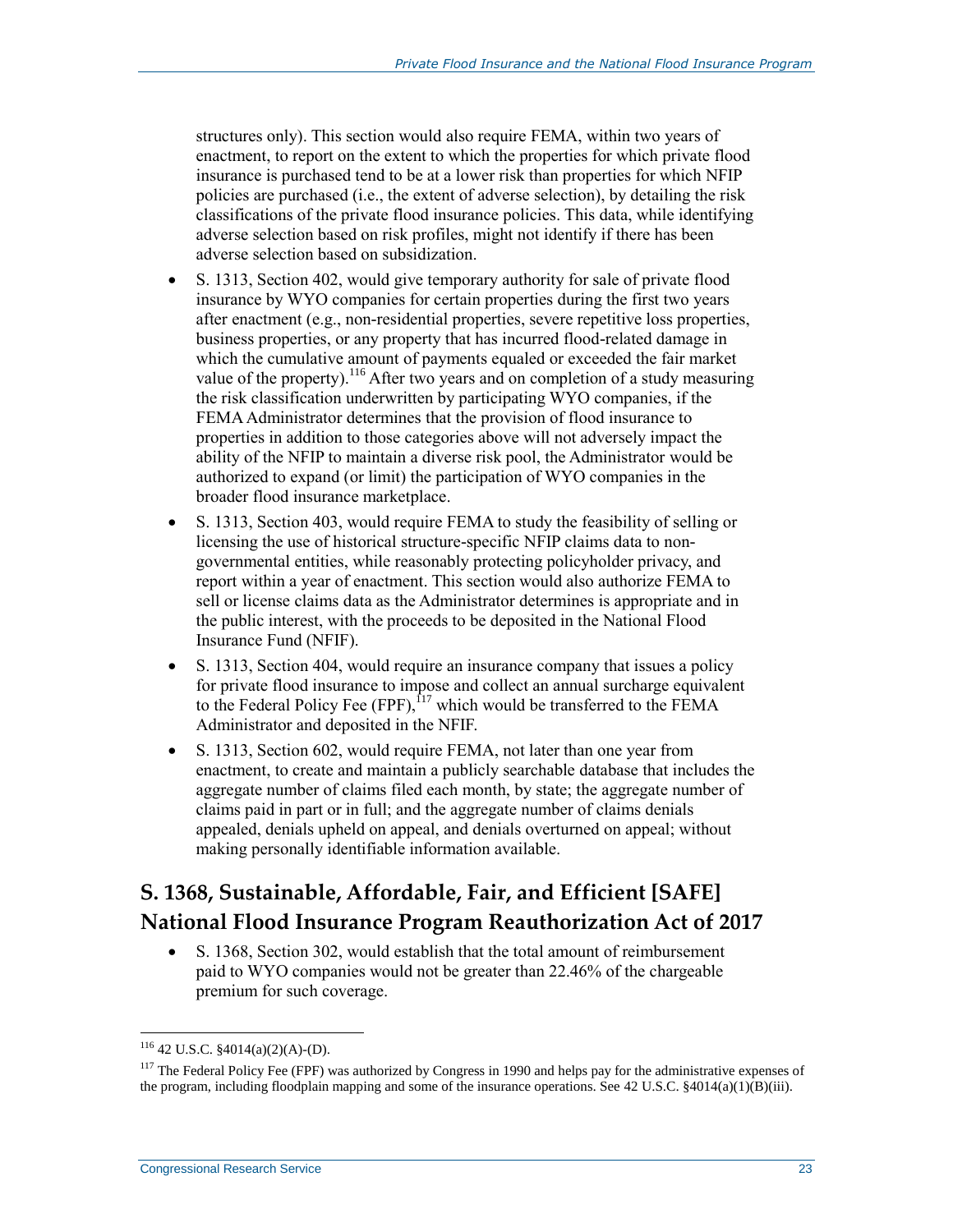- [S. 1368,](http://www.congress.gov/cgi-lis/bdquery/z?d115:S.1368:) Section 303, would require FEMA to develop a fee schedule based on recovering the actual costs of providing Flood Insurance Rate Maps (FIRMs) and charge any private entity an appropriate fee for use of such maps. This requirement would provide a mechanism by which private insurance companies could contribute to the costs of floodplain mapping in lieu of paying the FPF.
- S. 1368, Section 304, would require FEMA, within 12 months of enactment, to develop a schedule to determine the actual costs of WYO companies, including claims adjusters and engineering companies, and reimburse the WYO companies only for the actual costs of the service or products.
- [S. 1368,](http://www.congress.gov/cgi-lis/bdquery/z?d115:S.1368:) Section 410, would require FEMA to conduct a study and report to Congress within one year of enactment on the percentage of properties with federally backed mortgages located in SFHAs that satisfy the mandatory purchase requirement, and the percentage of properties with federally backed mortgages located in the 500-year floodplain that would satisfy the mandatory purchase requirement if the mandatory purchase requirement applied to such properties.

#### **S. 1571, National Flood Insurance Program Reauthorization Act of 2017**

- [S. 1571,](http://www.congress.gov/cgi-lis/bdquery/z?d115:S.1571:) Section 302, would specify that FEMA may consider any form of risk transfer, including traditional reinsurance, catastrophe bonds, collateralized reinsurance, resilience bonds, and other insurance-linked securities.
- S. 1571, Section 303, would require the federal banking regulators to conduct an annual study regarding the rate at which persons who are subject to the mandatory purchase requirement are complying with that requirement. Section 303 would also require FEMA to conduct an annual study of participation rates and financial assistance to individuals who live in areas outside SFHAs.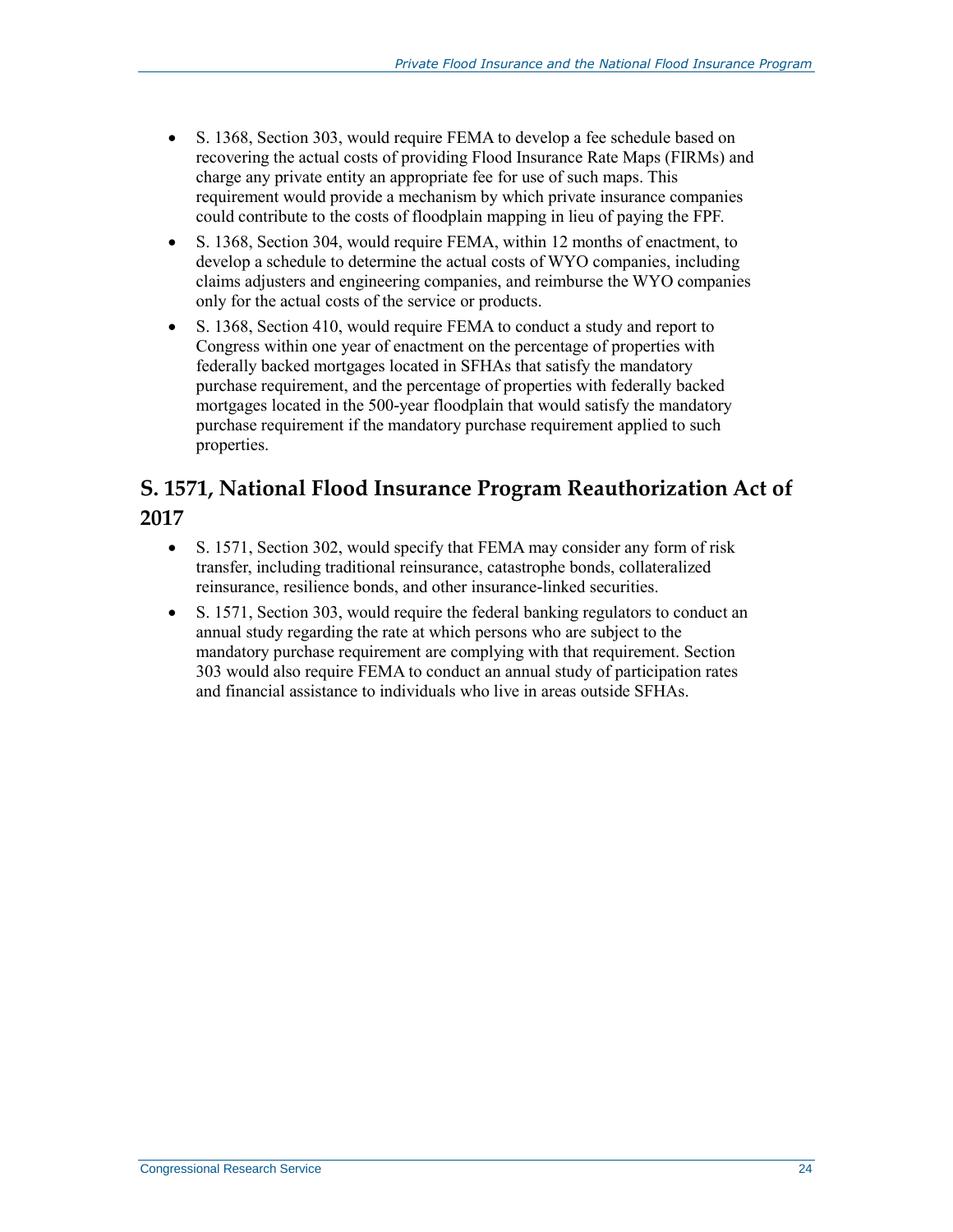<span id="page-27-0"></span>

| <b>Provision</b>                                 | H.R. 2874                                                                                                                                                                                                                      | S. 1313                                                                                                                                                                                                                                                                                                                                                                                                                                                                  | S. 1368                  | S. 1571                                                                                                                                                                                                                            |
|--------------------------------------------------|--------------------------------------------------------------------------------------------------------------------------------------------------------------------------------------------------------------------------------|--------------------------------------------------------------------------------------------------------------------------------------------------------------------------------------------------------------------------------------------------------------------------------------------------------------------------------------------------------------------------------------------------------------------------------------------------------------------------|--------------------------|------------------------------------------------------------------------------------------------------------------------------------------------------------------------------------------------------------------------------------|
| Revised definition of private<br>flood insurance | §201. Would define private<br>flood insurance as any policy<br>that complies with state laws<br>and regulations.                                                                                                               | §401. Would define private<br>flood insurance as any policy<br>that complies with state laws<br>and regulations.                                                                                                                                                                                                                                                                                                                                                         | No comparable provisions | No comparable provisions                                                                                                                                                                                                           |
| Mandatory purchase<br>requirement                | §202. Would allow any state-<br>approved private insurance to<br>satisfy mandatory purchase<br>requirement and continuous<br>coverage. Commercial<br>properties would not require<br>flood insurance after January 1,<br>2019. | §401. Would allow any state-<br>approved private insurance to<br>satisfy mandatory purchase<br>requirement and continuous<br>coverage.                                                                                                                                                                                                                                                                                                                                   | No comparable provisions | No comparable provisions                                                                                                                                                                                                           |
| Non-compete clause                               | §203. Would eliminate non-<br>compete requirement for WYO<br>companies.                                                                                                                                                        | §401. Would give temporary<br>authority for sale of private<br>flood insurance by WYO<br>companies for certain types of<br>properties. <sup>a</sup> After two years and<br>on completion of study, if FEMA<br>determines that provision of<br>flood insurance in properties in<br>additional categories would not<br>adversely impact ability of the<br>NFIP to maintain a diverse risk<br>pool, FEMA could expand<br>participation of WYO<br>companies in flood market. | No comparable provisions | No comparable provisions                                                                                                                                                                                                           |
| <b>Risk transfer</b>                             | §511. Would require annual<br>transfer of a portion of NFIP<br>risk to capital or reinsurance<br>markets to cover a FEMA-<br>determined probable maximum<br>loss target that is expected to<br>occur in the fiscal year.       | §101. Would require annual<br>transfer of a portion of NFIP<br>risk to capital or reinsurance<br>markets to cover an amount<br>that is sufficient to maintain<br>ability of NFIP to pay claims and<br>limit exposure of NFIP to<br>catastrophic losses from<br>extreme events.                                                                                                                                                                                           | No comparable provisions | §302. Would specify that FEMA<br>may consider any form of risk<br>transfer, including traditional<br>reinsurance, catastrophe bonds,<br>collateralized reinsurance,<br>resilience bonds, and other<br>insurance-linked securities. |

#### **Table A-1. Provisions Related to Private Flood Insurance in Legislation in the 115th Congress**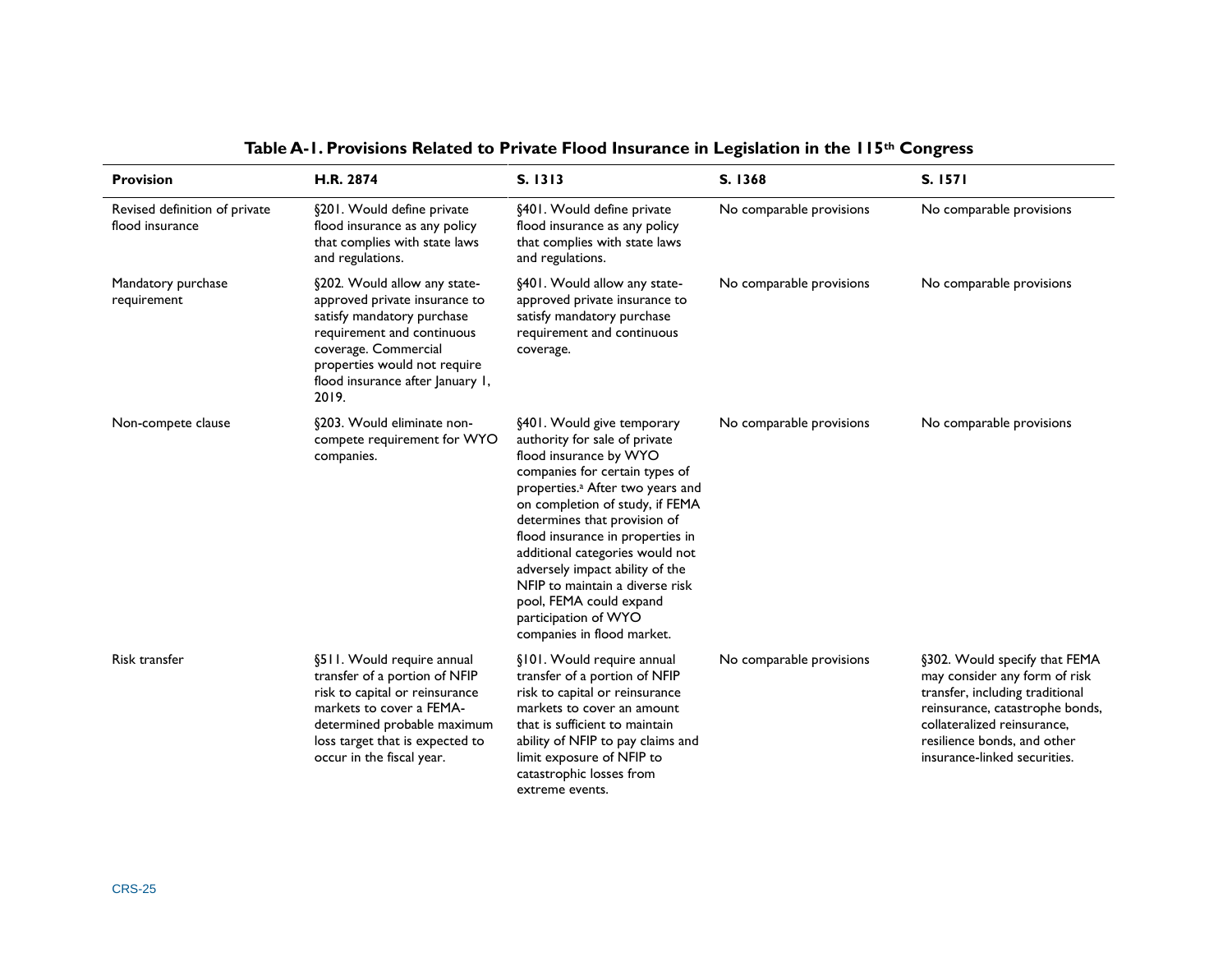| <b>Provision</b>                    | H.R. 2874                                                                                                                                                                                                               | S. 1313                                                                                                                                                                                     | S. 1368                                                                                                                                                                                                                                          | S. 1571                  |
|-------------------------------------|-------------------------------------------------------------------------------------------------------------------------------------------------------------------------------------------------------------------------|---------------------------------------------------------------------------------------------------------------------------------------------------------------------------------------------|--------------------------------------------------------------------------------------------------------------------------------------------------------------------------------------------------------------------------------------------------|--------------------------|
| WYO allowance                       | §506. WYO allowance would<br>not be greater than 27.9% of<br>the chargeable premium.                                                                                                                                    | No comparable provisions                                                                                                                                                                    | §302. WYO allowance would<br>not be greater than 22.46% of<br>the chargeable premium.                                                                                                                                                            | No comparable provisions |
| <b>WYO</b> costs                    | No comparable provisions                                                                                                                                                                                                | No comparable provisions                                                                                                                                                                    | §304. Would require FEMA to<br>develop a schedule to<br>determine actual costs of WYO<br>companies, including claims<br>adjusters and engineering<br>companies, and reimburse<br>WYO companies only for actual<br>costs of services or products. | No comparable provisions |
| Changes to NFIP subsidized<br>rates | §102. Would phase out the pre-<br>FIRM subsidy for primary<br>residences at a rate of 6.5%-<br>15%. The phaseout of the pre-<br>FIRM subsidy for other<br>categories of properties <sup>b</sup> would<br>remain at 25%. | No comparable provisions                                                                                                                                                                    | No comparable provisions                                                                                                                                                                                                                         | No comparable provisions |
| NFIP claims data                    | §204. Would make all NFIP<br>claims data, models, analytical<br>tools, and other information<br>publicly available. Would<br>require FEMA to create and<br>maintain a publically searchable                             | §403. Would require FEMA to<br>study feasibility of selling or<br>licensing use of claims data, and<br>would authorize FEMA to sell<br>or license claims data and<br>deposit funds in NFIF. | No comparable provisions                                                                                                                                                                                                                         | No comparable provisions |
|                                     | database.                                                                                                                                                                                                               | §602 would require FEMA to<br>create and maintain a publically<br>searchable database of<br>aggregate claims data.                                                                          |                                                                                                                                                                                                                                                  |                          |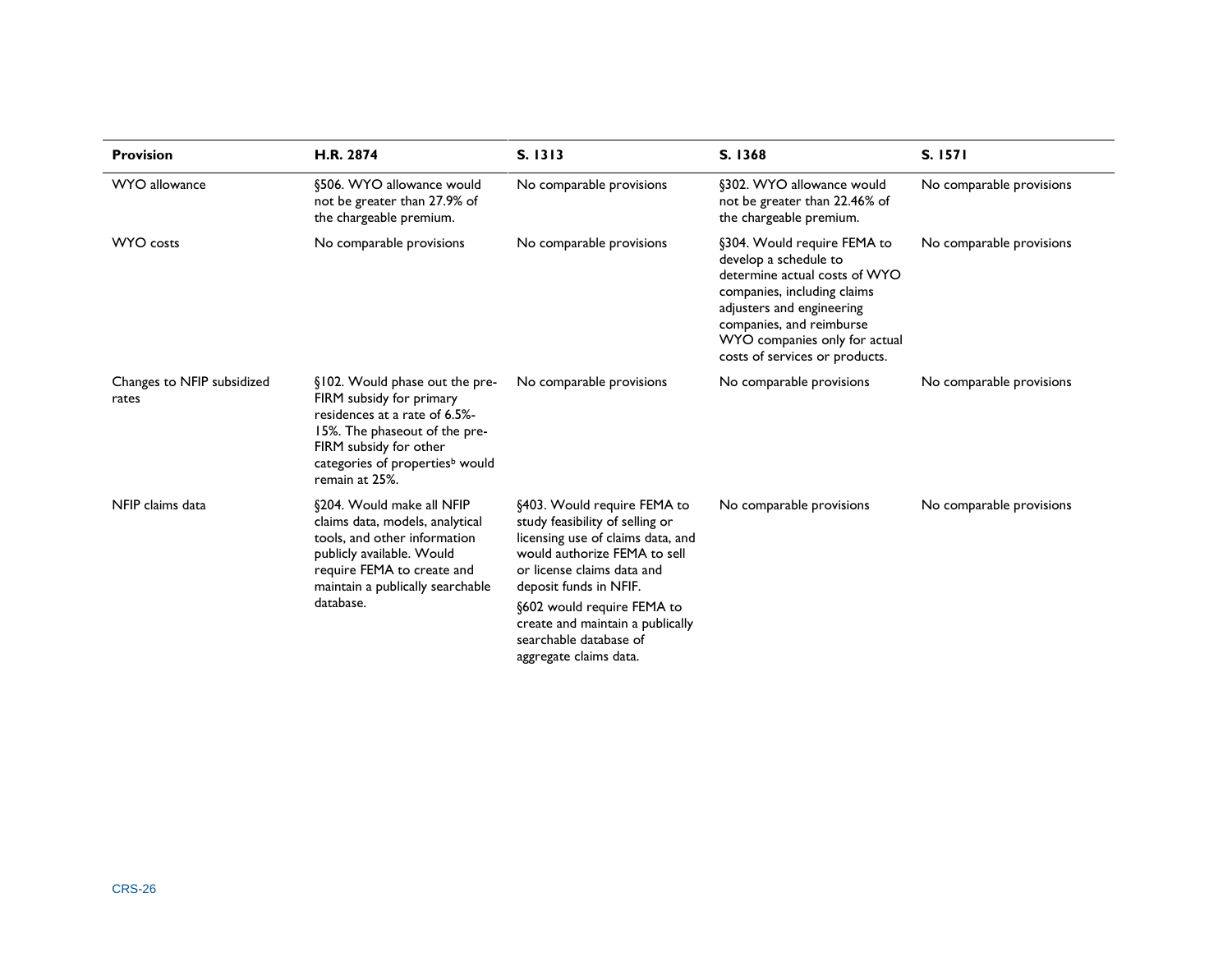| <b>Provision</b>                                              | H.R. 2874                                                                                                                                                                                                                                                                                       | S. 1313                                                                                                                                                                                                                                                                                                                        | S. 1368                                                                                                                                                                                                                                                                                                                                                                      | S. 1571                                                                                                                                                                                                                                                                                              |
|---------------------------------------------------------------|-------------------------------------------------------------------------------------------------------------------------------------------------------------------------------------------------------------------------------------------------------------------------------------------------|--------------------------------------------------------------------------------------------------------------------------------------------------------------------------------------------------------------------------------------------------------------------------------------------------------------------------------|------------------------------------------------------------------------------------------------------------------------------------------------------------------------------------------------------------------------------------------------------------------------------------------------------------------------------------------------------------------------------|------------------------------------------------------------------------------------------------------------------------------------------------------------------------------------------------------------------------------------------------------------------------------------------------------|
| Increasing participation                                      | §507. Would increase civil<br>penalties from \$2,000 to \$5,000<br>on federally regulated lenders<br>for failure to comply with<br>enforcing mandatory purchase<br>requirement.<br>§102. Would require report by<br>GAO on implementation and<br>efficacy of mandatory purchase<br>requirement. | §102. Would require FEMA to<br>conduct study on how to<br>increase participation in flood<br>insurance coverage.                                                                                                                                                                                                               | §410. Would require FEMA to<br>conduct study on percentages<br>of properties with federally<br>backed mortgages in SFHAs<br>that satisfy the mandatory<br>purchase requirement, and<br>percentages of properties with<br>federally backed mortgages in<br>500-year floodplains that would<br>satisfy the mandatory purchase<br>requirement if applied to such<br>properties. | §303. Would require federal<br>banking regulators to conduct<br>annual study on compliance<br>with mandatory purchase<br>requirement. Would also<br>require FEMA to conduct<br>annual study of participation<br>rates and financial assistance to<br>individuals who live in areas<br>outside SFHAs. |
| Study of risk classification of<br>private insurance policies | No comparable provisions                                                                                                                                                                                                                                                                        | §401. Would require FEMA to<br>report within two years on the<br>extent to which the properties<br>for which private flood<br>insurance is purchased tend to<br>be at a lower risk than<br>properties for which NFIP flood<br>insurance is purchased by<br>detailing the risk classification of<br>private insurance policies. | No comparable provisions                                                                                                                                                                                                                                                                                                                                                     | No comparable provisions                                                                                                                                                                                                                                                                             |
| Funding for flood mapping                                     | No comparable provisions                                                                                                                                                                                                                                                                        | §404. Would require insurance<br>company that issues policy for<br>private flood insurance to<br>impose and collect an annual<br>surcharge equivalent to the<br>Federal Policy Fee, which would<br>be transferred to FEMA and<br>deposited in the NFIF.                                                                        | §303. Would require FEMA to<br>develop a fee schedule based on<br>recovering the actual costs of<br>providing FIRMs and charge any<br>private entity an appropriate fee<br>for use of such maps.                                                                                                                                                                             | No comparable provisions                                                                                                                                                                                                                                                                             |

**Source:** CRS analysis of legislation fro[m http://www.congress.gov.](http://www.congress.gov/)

**Notes:** H.R. 2874 as passed by the House. [S. 1313,](http://www.congress.gov/cgi-lis/bdquery/z?d115:S.1313:) S. 1368, and [S. 1571](http://www.congress.gov/cgi-lis/bdquery/z?d115:S.1571:) as introduced.

FEMA: Federal Emergency Management Agency; FIRM: Flood Insurance Rate Map; NFIF: National Flood Insurance Fund; NFIP: National Flood Insurance Program; SFHA: Special Flood Hazard Area; WYO: Write-Your-Own company.

<span id="page-29-0"></span>a. Non-residential properties, severe repetitive loss properties, business properties, or any property that has incurred flood-related damage in which the cumulative amount of payments equaled or exceeded the fair market value of the property.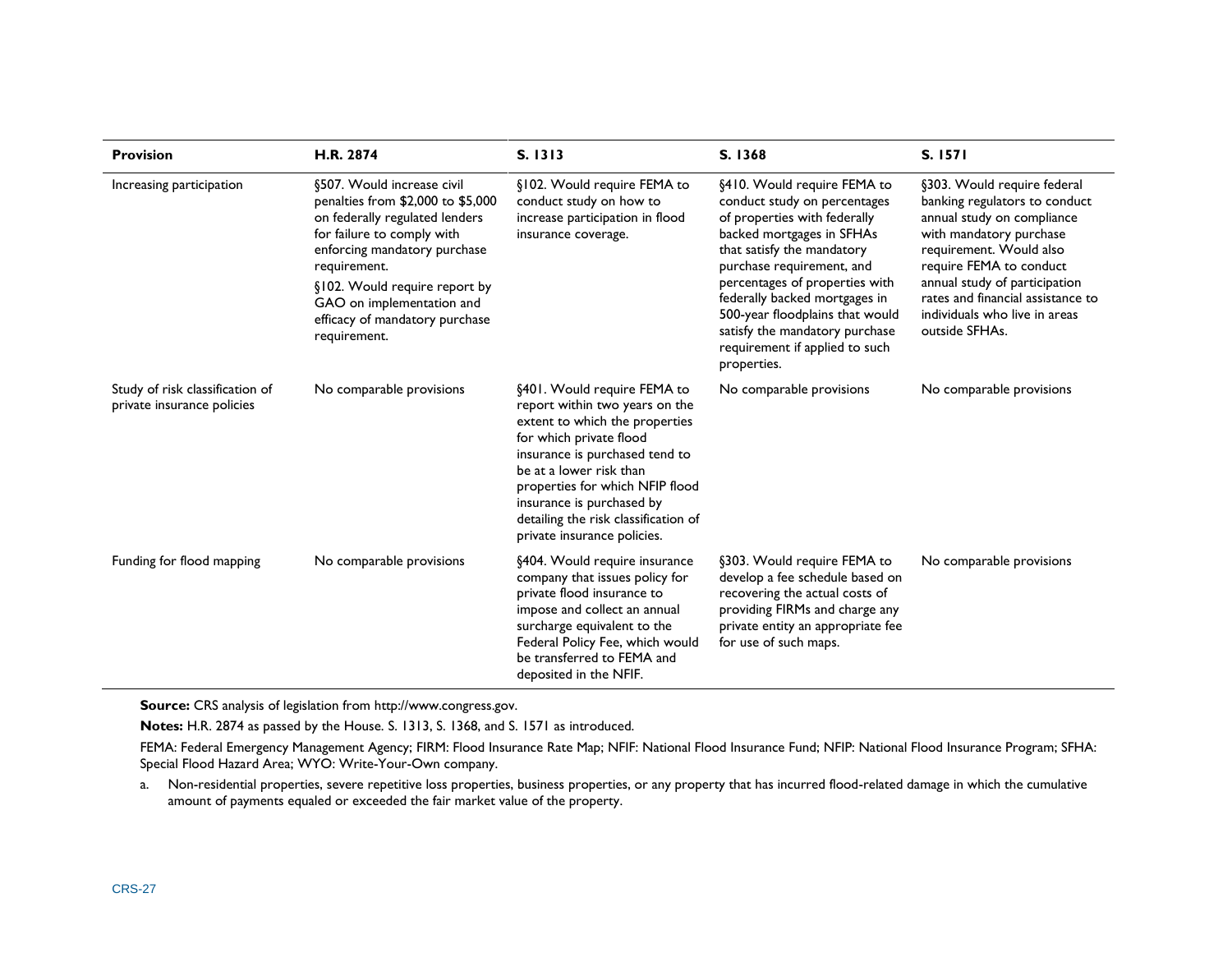<span id="page-30-0"></span>b. Non-primary residences, non-residential properties, severe repetitive loss properties, properties with substantial cumulative damage, and properties with substantial damage or improvement after July 6, 2012.